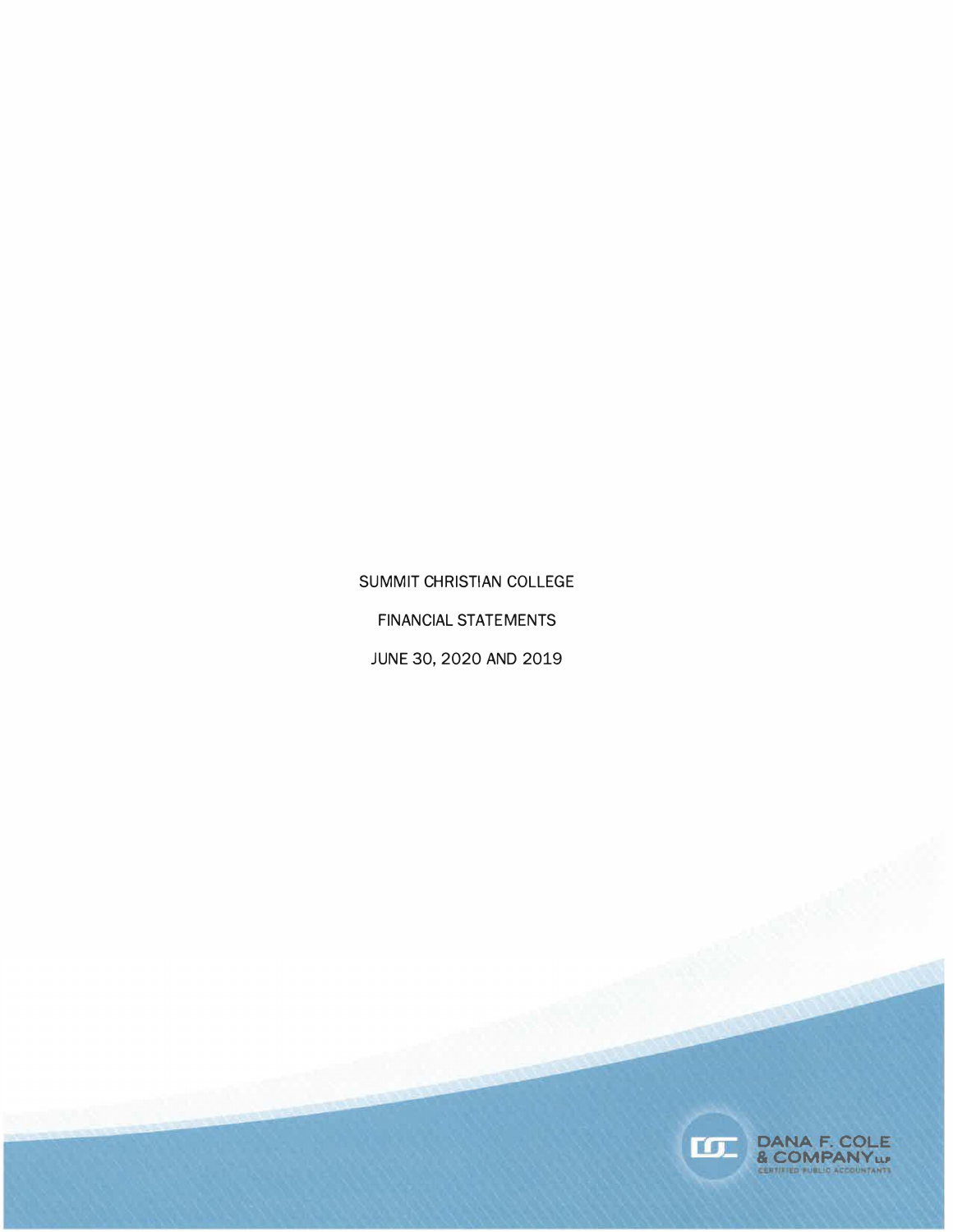## SUMMIT CHRISTIAN COLLEGE TABLE OF CONTENTS

|                                                                                                                                                                                                                                                | Page                               |
|------------------------------------------------------------------------------------------------------------------------------------------------------------------------------------------------------------------------------------------------|------------------------------------|
| INDEPENDENT AUDITORS' REPORT                                                                                                                                                                                                                   | $1 - 2$                            |
| <b>FINANCIAL STATEMENTS</b><br><b>Statements of Financial Position</b><br><b>Statements of Activities</b><br><b>Statements of Functional Expenses</b><br><b>Statements of Cash Flows</b>                                                       | $3 - 4$<br>$5 - 6$<br>$7 - 8$<br>9 |
| NOTES TO FINANCIAL STATEMENTS                                                                                                                                                                                                                  | $10 - 19$                          |
| SUPPLEMENTAL INFORMATION<br><b>Composite Score Supplemental Schedule</b>                                                                                                                                                                       | 20                                 |
| REPORT REQUIRED BY GOVERNMENT AUDITING STANDARDS<br>Independent Auditors' Report on Internal Control Over Financial<br>Reporting and on Compliance and Other Matters Based on an<br>Audit of Financial Statements Performed in Accordance with |                                    |
| <b>Government Auditing Standards</b>                                                                                                                                                                                                           | $21 - 22$                          |
| SCHEDULE OF FINDINGS AND RESPONSES                                                                                                                                                                                                             | $23 - 24$                          |
| SCHEDULE OF PRIOR YEAR FINDINGS                                                                                                                                                                                                                | 25                                 |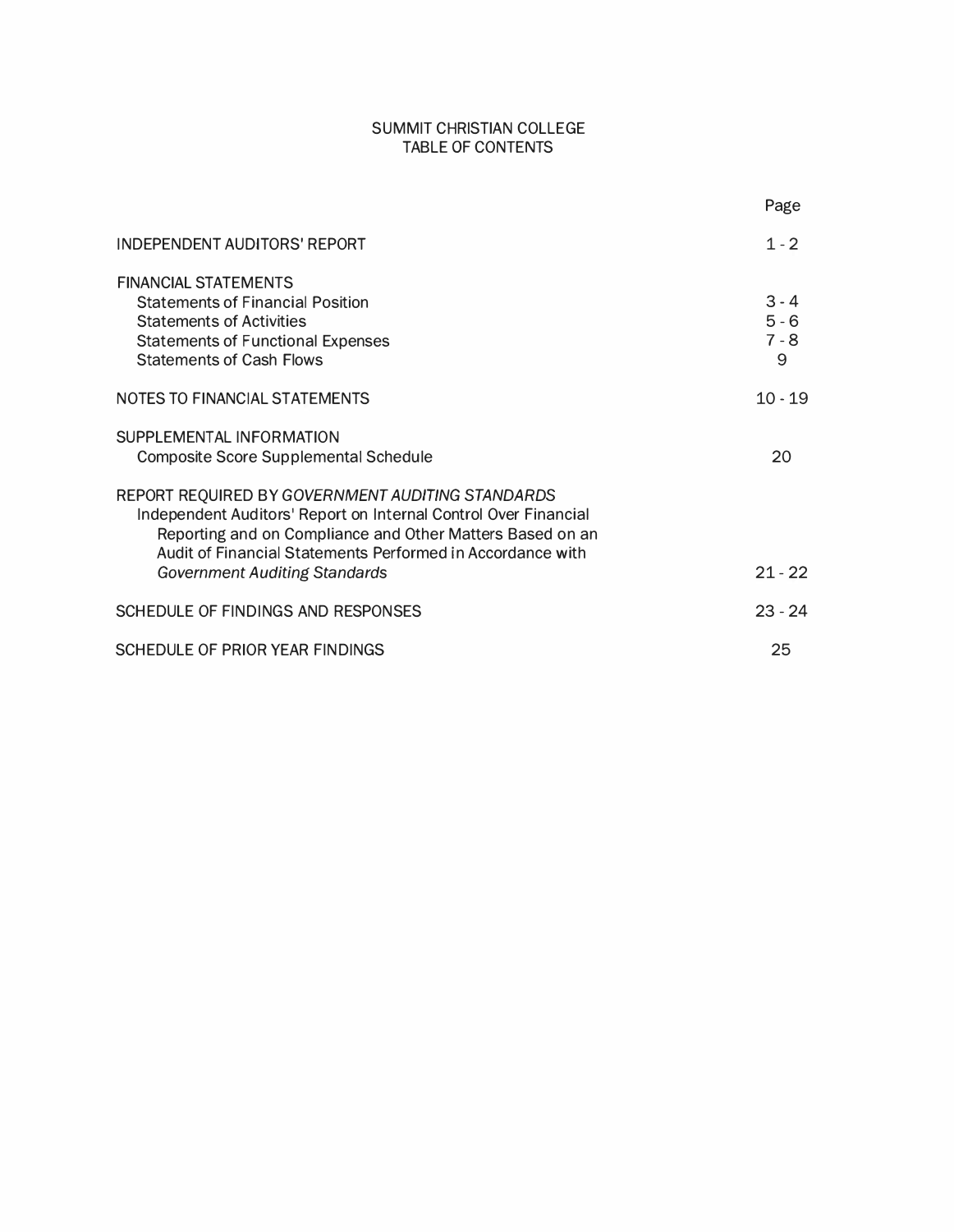

# INDEPENDENT AUDITORS' REPORT

To the Board of Directors Summit Christian College Gering, Nebraska

## Report on the Financial Statements

We have audited the accompanying financial statements of Summit Christian College (a nonprofit organization), which comprise the statements of financial position as of June 30, 2020 and 2019, and the related statements of activities, functional expenses, and cash flows for the years then ended, and the related notes to the financial statements.

## Management's Responsibility for the Financial Statements

Management is responsible for the preparation and fair presentation of these financial statements in accordance with accounting principles generally accepted in the United States of America; this includes the design, implementation, and maintenance of internal control relevant to the preparation and fair presentation of financial statements that are free from material misstatement, whether due to fraud or error.

## Auditors' Responsibility

Our responsibility is to express an opinion on these financial statements based on our audits. We conducted our audits in accordance with auditing standards generally accepted in the United States of America and the standards a pplicable to financial audits contained in Government Auditing Standards, issued by the Comptroller General of the United States. Those standards require that we plan and perform the audit to obtain reasonable assurance about whether the financial statements are free of material misstatement.

An audit involves performing procedures to obtain audit evidence a bout the amounts and disclosures in the financial statements. The procedures selected depend on the auditors' judgment, including the assessment of the risks of material misstatement of the financial statements, whether due to fraud or error. In making those risk assessments, the auditor considers internal control relevant to the entity's preparation and fair presentation of the financial statements in order to design audit procedures that are appropriate in the circumstances, but not for the purpose of expressing an opinion of the effectiveness of the entity's internal control. Accordingly, we express no such opinion. An audit also includes evaluating the appropriateness of accounting policies used and the reasonableness of significant accounting estimates made by management, as well as evaluating the overall presentation of the financial statements.

We believe that the audit evidence we have obtained is sufficient and appropriate to provide a basis for our audit opinion.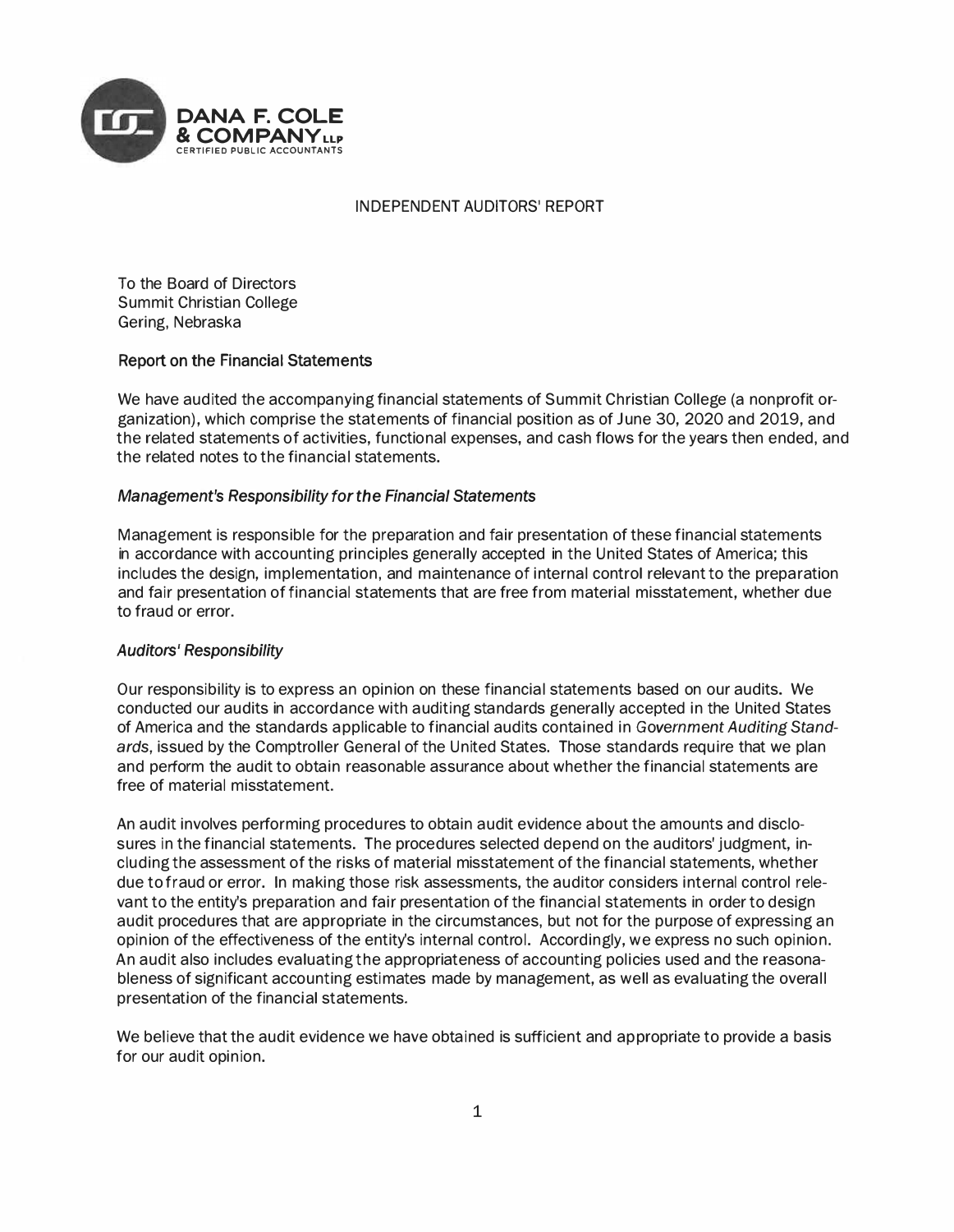### **Opinion**

In our opinion, the financial statements referred to above present fairly, in all material respects, the financial position of Summit Christian College as of June 30, 2020 and 2019, and changes in its net assets and its cash flows for the years then ended, in conformity with accounting principles generally accepted in the United States of America.

#### Other Information

Our audit was conducted for the purpose of forming opinions on the financial statements that collectively comprise Summit Christian College's basic financial statements. The composite score supplemental schedule is presented for purposes of additional analysis and is not a required part of the basic financial statements.

The composite score supplemental schedule is the responsibility of management and was derived from and relates directly to the underlying accounting and other records used to prepare the basic financial statements. Such information has been subjected to the auditing procedures applied in the audit of the basic financial statements and certain additional procedures, including comparing and reconciling such information directly to the underlying accounting and other records used to prepare the basic financial statements or to the basic financial statements themselves, and other additional procedures in accordance with auditing standards generally accepted in the United States of America. In our opinion, the composite score supplemental schedule is fairly stated, in all material respects, in relation to the basic financial statements as a whole.

### Other Reporting Required by Government Auditing Standards

In accordance with Government Auditing Standards, we have also issued a report dated November 6, 2020, on our consideration of Summit Christian College's internal control over financial reporting and our tests of its compliance with certain provisions of laws, regulations, contracts, and grant agreements and other matters. The purpose of that report is to describe the scope of our testing of internal control over financial reporting and compliance and the results of that testing, and not to provide an opinion on the internal control over financial reporting or on compliance. That report is an integral part of an audit performed in accordance with Government Auditing Standards in considering Summit Christian College's internal control over financial reporting and compliance.

Danafloberlampany, LLP

Scottsbluff, Nebraska November 6, 2020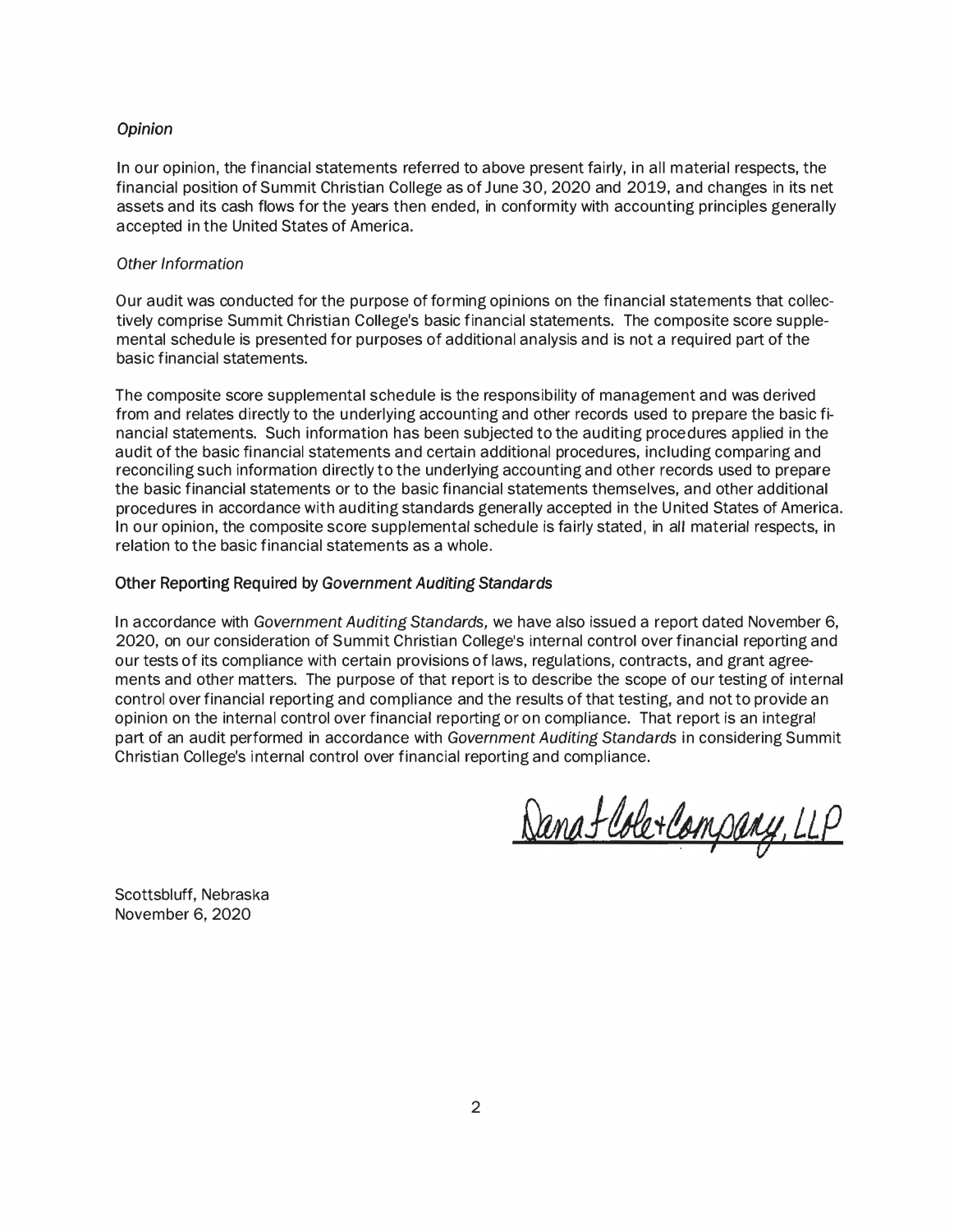# SUMMIT CHRISTIAN COLLEGE STATEMENTS OF FINANCIAL POSITION JUNE 30, 2020 AND 2019

| ASSEIS                            |            |            |
|-----------------------------------|------------|------------|
|                                   | 2020       | 2019       |
| <b>CURRENT ASSETS</b>             |            |            |
| Cash and cash equivalents         | 196,242    | 24,806     |
| Accounts receivable               | 2,792      | 3,412      |
| Deposits receivable               | 1,150      | 1,150      |
| Prepaid expenses                  | 3,075      | 2,982      |
| <b>Total current assets</b>       | 203,259    | 32,350     |
| PROPERTY AND EQUIPMENT            |            |            |
| Land                              | 21,250     | 21,250     |
| <b>Buildings and improvements</b> | 613,198    | 613,198    |
| <b>Furniture and fixtures</b>     | 55,197     | 55,197     |
| Equipment                         | 41,740     | 41,740     |
| <b>Vehicles</b>                   | 46,095     | 46,095     |
| Library                           | 301,377    | 301,377    |
| Total property and equipment      | 1,078,857  | 1,078,857  |
| Less accumulated depreciation     | (277, 546) | (262, 047) |
| Total property and equipment      |            |            |
| net of depreciation               | 801,311    | 816,810    |
|                                   |            |            |
| <b>OTHER ASSETS</b>               |            |            |
| Investments                       | 39,598     | 38,404     |
|                                   |            |            |
| <b>TOTAL ASSETS</b>               | 1,044,168  | 887,564    |

See accompanying notes to financial statements.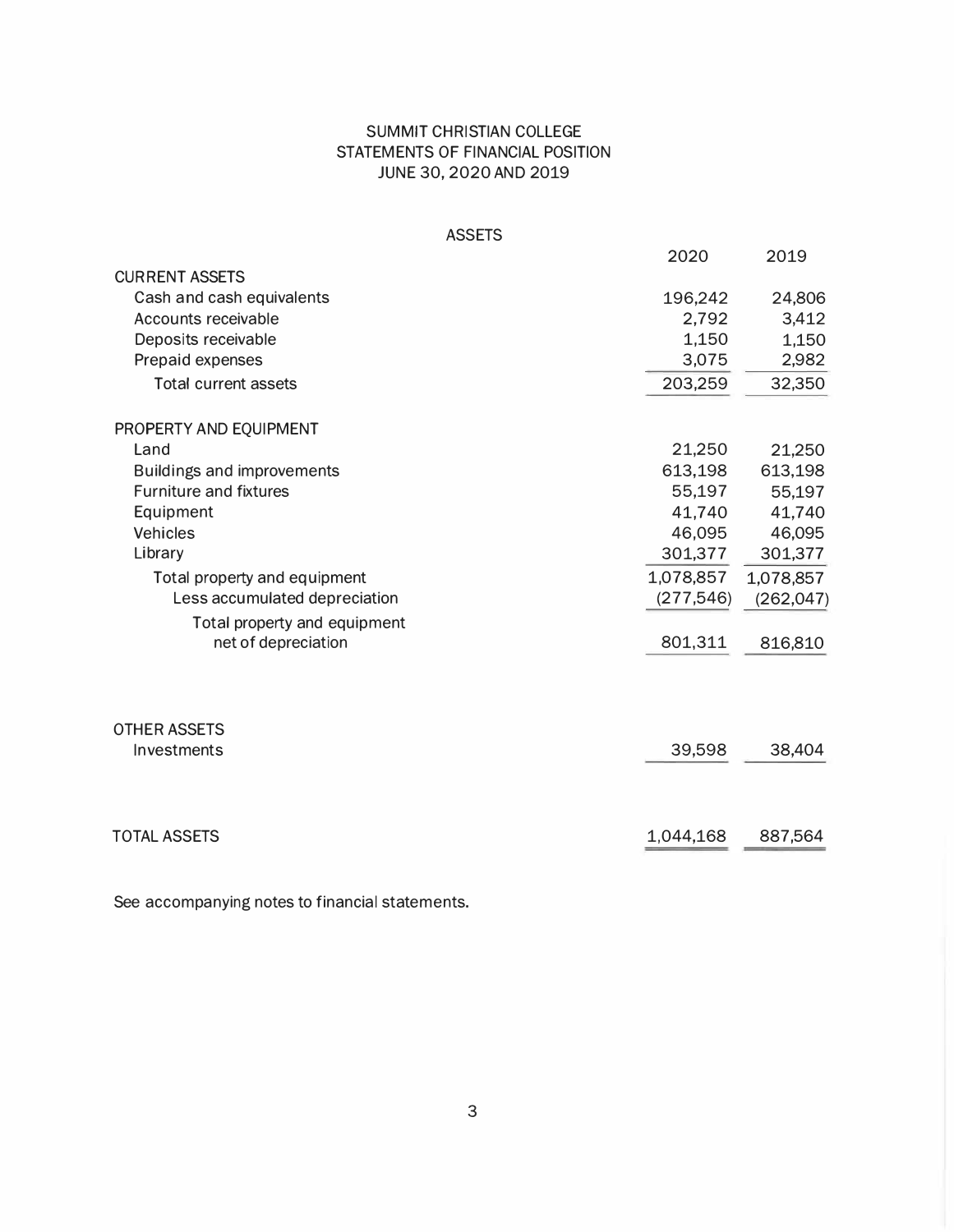# SUMMIT CHRISTIAN COLLEGE STATEMENTS OF FINANCIAL POSITION JUNE 30, 2020 AND 2019

## LIABILITIES AND NET ASSETS

|                                           | 2020      | 2019    |
|-------------------------------------------|-----------|---------|
| <b>CURRENT LIABILITIES</b>                |           |         |
| Accounts payable                          | 10,976    | 8,126   |
| <b>Accrued expenses</b>                   | 9,557     | 13,255  |
| Accrued interest payable                  |           | 545     |
| Other current liabilities                 | 2,227     | 3,863   |
| Short-term note payable                   | 109,758   | 50,000  |
| Current portion of long-term liabilities  | 9,422     | 8,347   |
| <b>Total current liabilities</b>          | 141,940   | 84,136  |
| <b>LONG-TERM LIABILITIES</b>              |           |         |
| Notes payable (net of current maturities) | 138,580   | 148,086 |
|                                           |           |         |
| <b>TOTAL LIABILITIES</b>                  | 280,520   | 232,222 |
|                                           |           |         |
| <b>NET ASSETS</b>                         |           |         |
| Net assets without donor restrictions     |           |         |
| Board-designated                          | 4,838     | 3,260   |
| Undesignated                              | 713,128   | 606,692 |
| Net assets with donor restrictions        |           |         |
| Restricted by purpose or time             | 10,223    | 10,246  |
| Restricted in perpetuity                  | 35,459    | 35,144  |
| Total net assets                          | 763,648   | 655,342 |
|                                           |           |         |
| TOTAL LIABILITIES AND NET ASSETS          | 1,044,168 | 887,564 |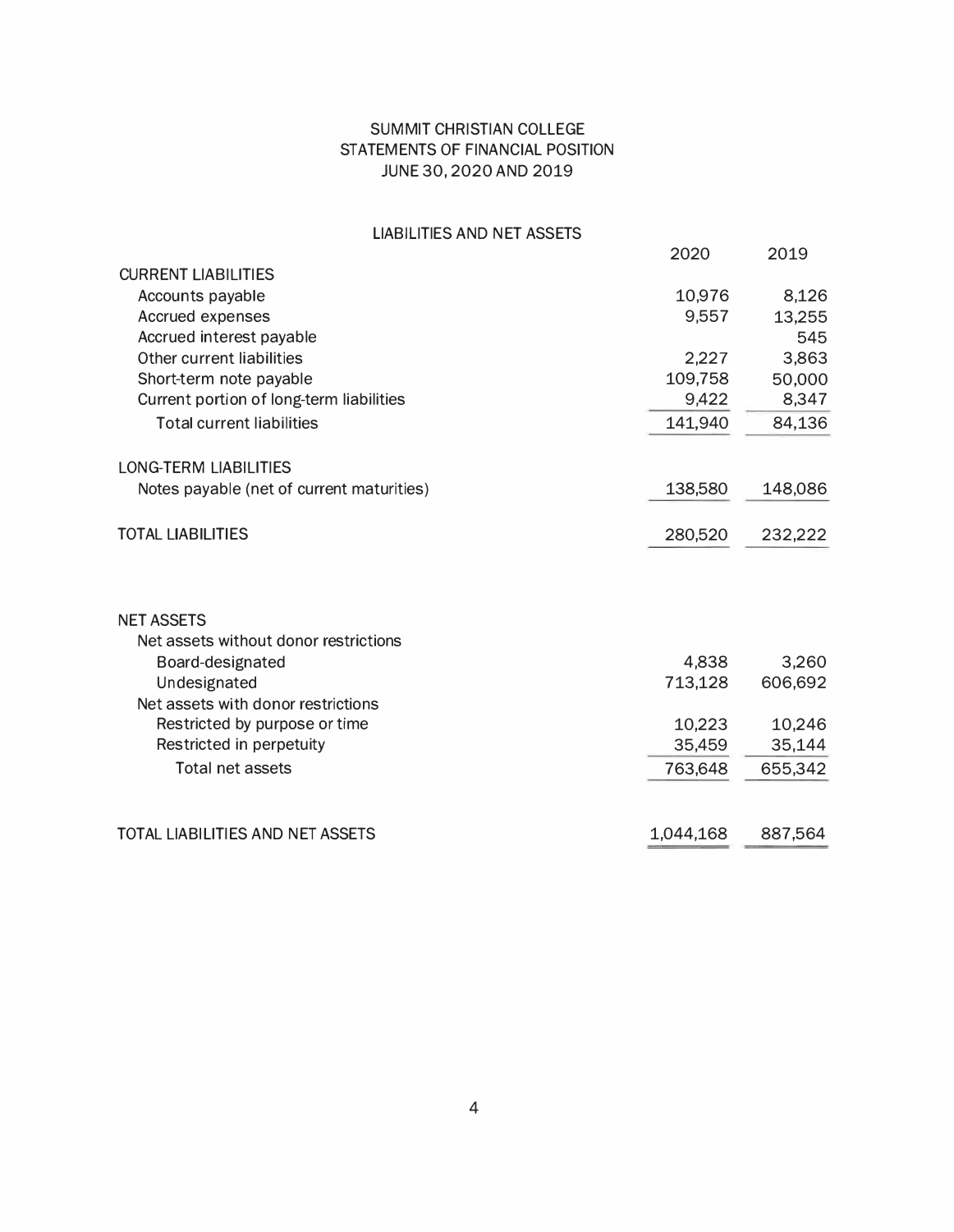# SUMMIT CHRISTIAN COLLEGE STATEMENTS OF ACTIVITIES FOR THE YEARS ENDED JUNE 30, 2020 AND 2019

|                                       | 2020      | 2019      |
|---------------------------------------|-----------|-----------|
| NET ASSETS WITHOUT DONOR RESTRICTIONS |           |           |
| <b>REVENUE AND SUPPORT</b>            |           |           |
| <b>Student revenues</b>               |           |           |
| <b>Tuition and fees</b>               | 112,480   | 139,595   |
| Room and board                        | 15,082    | 16,525    |
| Less student aid                      | (32, 793) | (43, 047) |
| <b>Total student revenues</b>         | 94,769    | 113,073   |
| Other revenues                        |           |           |
| <b>Private contributions</b>          | 542,622   | 434,251   |
| Grants                                | 10,212    |           |
| <b>Fundraising events</b>             | 109,038   | 132,543   |
| Miscellaneous income                  | 9,230     | 13,704    |
| Investment income                     | 751       | 875       |
| Loss on sale of equipment             |           | (5, 755)  |
| <b>Total other revenues</b>           | 671,853   | 575,618   |
| Net assets released from restrictions | 264       | 681       |
| Total revenue and support             | 766,886   | 689,372   |
| <b>EXPENSE</b>                        |           |           |
| Program services                      |           |           |
| Instruction                           | 154,949   | 136,839   |
| Academic support                      | 22,964    | 24,734    |
| <b>Student services</b>               | 20,450    | 23,555    |
| Auxiliary expense                     | 6,294     | 6,559     |
| <b>Total program services</b>         | 204,657   | 191,687   |
| Other expense                         |           |           |
| Management and general                | 350,068   | 364,559   |
| Fundraising                           | 75,570    | 104,903   |
| Depreciation                          | 15,499    | 20,263    |
| Interest expense                      | 13,078    | 14,065    |
| Total other expense                   | 454,215   | 503,790   |
| CHANGE IN NET ASSETS WITHOUT          |           |           |
| <b>DONOR RESTRICTIONS</b>             | 108,014   | (6, 105)  |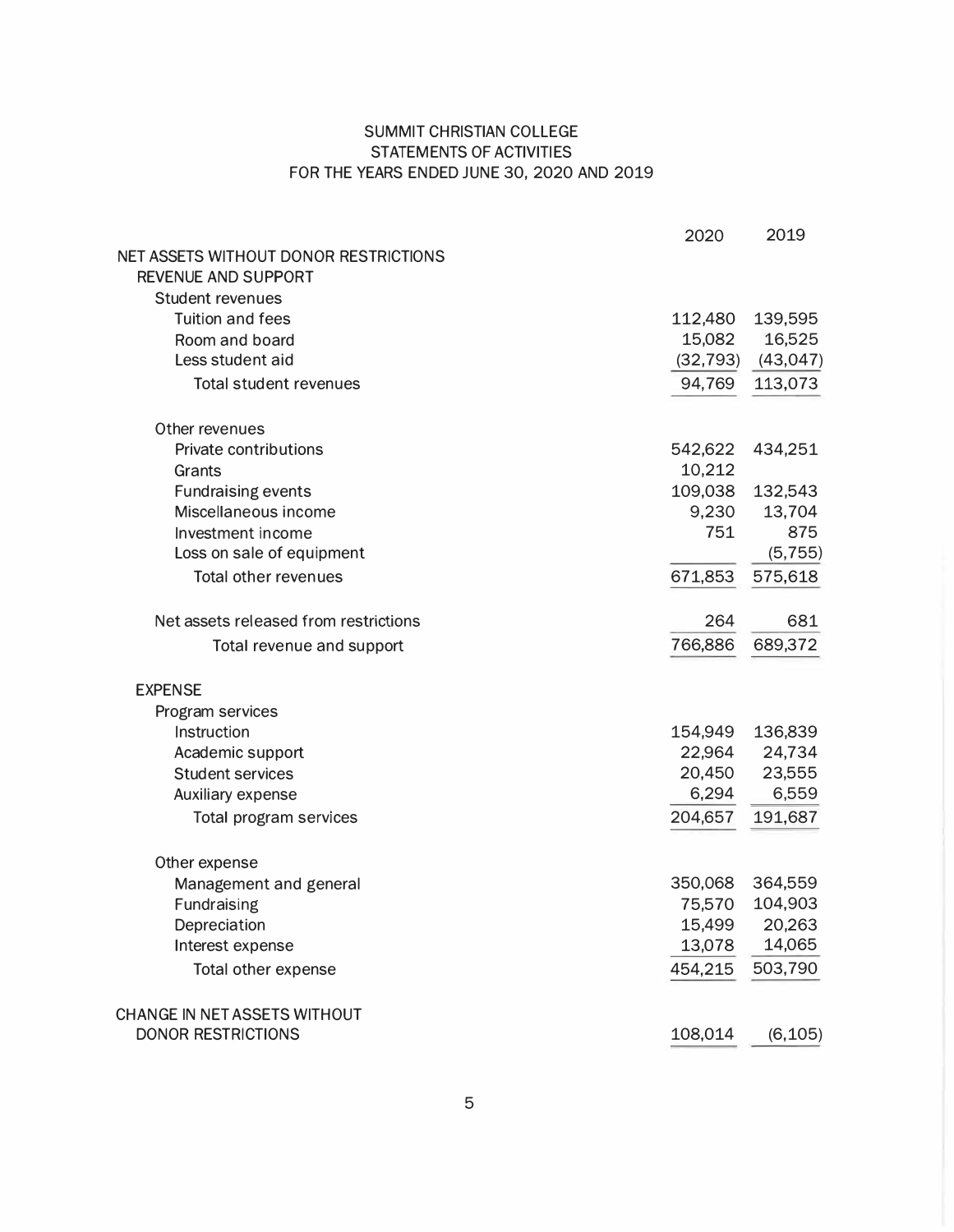# SUMMIT CHRISTIAN COLLEGE STATEMENTS OF ACTIVITIES FOR THE YEARS ENDED JUNE 30, 2020 AND 2019

|                                                                           | 2020    | 2019    |
|---------------------------------------------------------------------------|---------|---------|
| NET ASSETS WITH DONOR RESTRICTIONS<br>Investment income (purpose or time) | 241     | 77      |
| Net assets released from restrictions                                     | (264)   | (681)   |
| Investment income (perpetuity)                                            | 315     | 712     |
| CHANGE IN NET ASSETS WITH<br><b>DONOR RESTRICTIONS</b><br>Contributions   | 292     | 108     |
|                                                                           |         |         |
| TOTAL CHANGE IN NET ASSETS                                                | 108,306 | (5,997) |
| NET ASSETS, beginning of year                                             | 655,342 | 661,339 |
| NET ASSETS, end of year                                                   | 763,648 | 655,342 |

See accompanying notes to financial statements.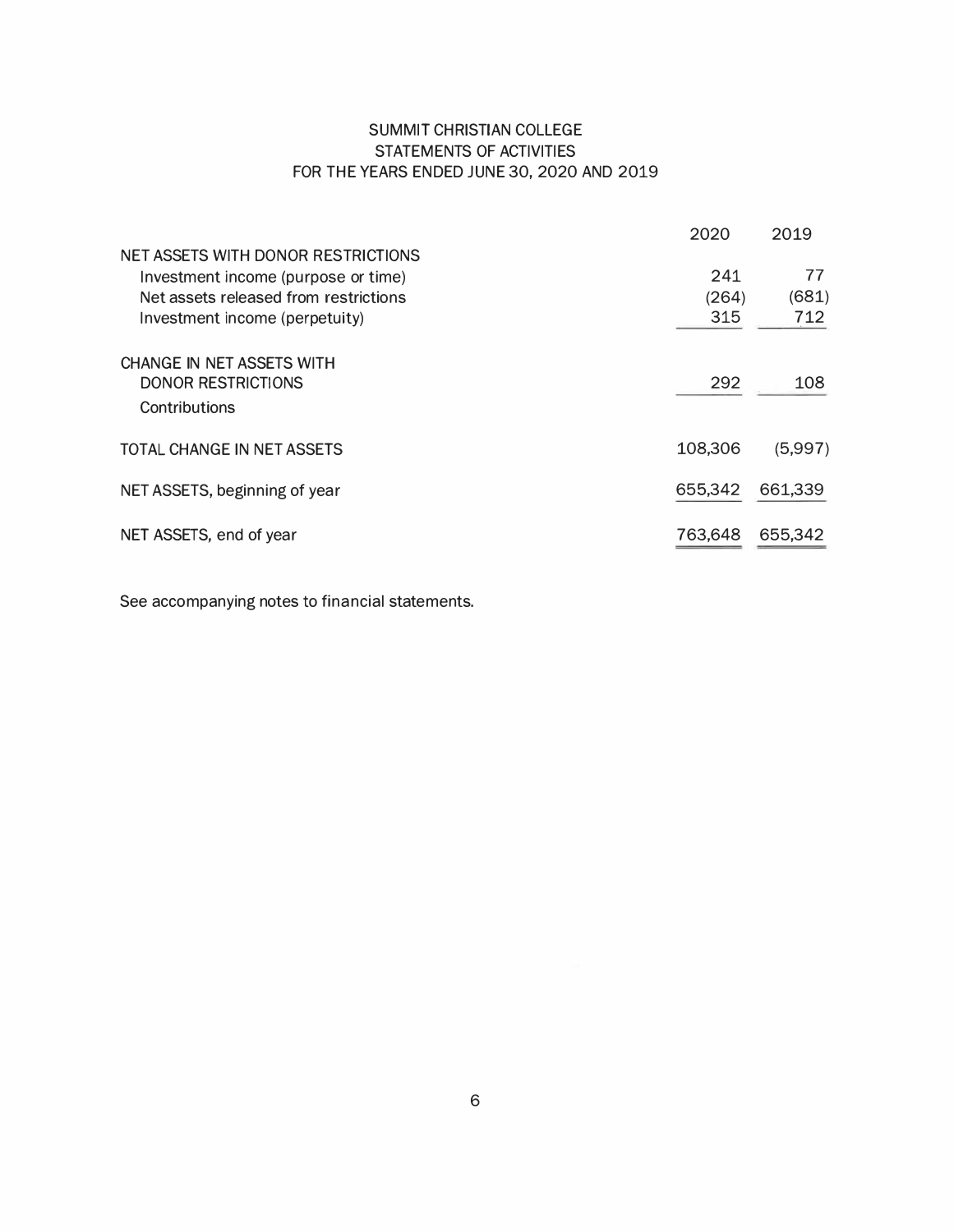# SUMMIT CHRISTIAN COLLEGE STATEMENT OF FUNCTIONAL EXPENSES FOR THE YEAR ENDED JUNE 30, 2020

|                               |             | Academic | Student         | Auxiliary      | Management<br>and | Fund-   |         |
|-------------------------------|-------------|----------|-----------------|----------------|-------------------|---------|---------|
|                               | Instruction | Support  | <b>Services</b> | <b>Expense</b> | Government        | Raising | Total   |
| Personnel expense             | 142,484     | 15,771   | 10,122          | 4,590          | 206,703           | 47,999  | 427,669 |
| <b>Education and training</b> | 192         |          |                 |                |                   |         | 192     |
| <b>Purchased services</b>     | 4,944       | 5,400    | 5,830           |                | 88,487            |         | 104,661 |
| Advertising and promotion     |             |          |                 |                | 3,635             | 2,235   | 5,870   |
| Supplies and materials        | 10          | 1,562    |                 |                | 7,632             |         | 9,204   |
| Activities and events         |             |          | 4,498           |                | 7,387             | 21,632  | 33,517  |
| Repairs and maintenance       |             |          |                 | 1.704          | 24,301            | 9       | 26,014  |
| Other expense                 | 7,319       | 231      |                 |                | 11,923            | 3,695   | 23,168  |
|                               | 154,949     | 22,964   | 20,450          | 6,294          | 350,068           | 75,570  | 630,295 |

See accompanying notes to financial statements.

 $\overline{\phantom{a}}$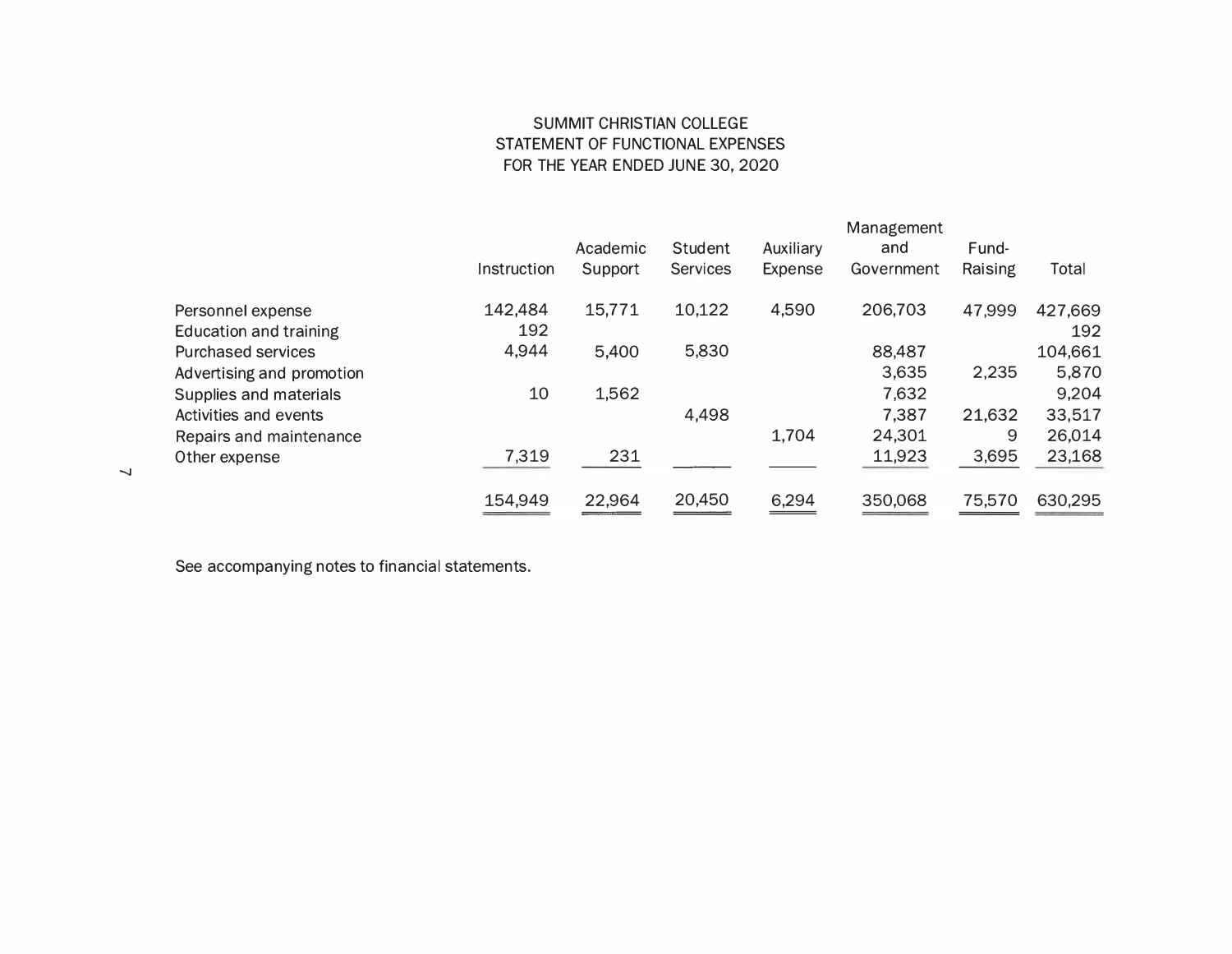# SUMMIT CHRISTIAN COLLEGE STATEMENT OF FUNCTIONAL EXPENSES FOR THE YEAR ENDED JUNE 30, 2019

|                               |                    |          |                 |           | Management |         |         |
|-------------------------------|--------------------|----------|-----------------|-----------|------------|---------|---------|
|                               |                    | Academic | Student         | Auxiliary | and        | Fund-   |         |
|                               | <b>Instruction</b> | Support  | <b>Services</b> | Expense   | Government | Raising | Total   |
| Personnel expense             | 120,933            | 16,681   | 9,459           | 4,725     | 222,531    | 46,998  | 421,327 |
| <b>Education and training</b> | 374                |          | 250             |           |            |         | 624     |
| <b>Purchased services</b>     | 2,670              | 5,522    | 6,801           |           | 94,281     |         | 109,274 |
| Advertising and promotion     |                    |          |                 |           | 2,089      | 9,681   | 11,770  |
| Supplies and materials        | 189                | 2,531    |                 |           | 7,014      |         | 9,734   |
| Activities and events         | 450                |          | 7,045           |           | 9,396      | 35,953  | 52,844  |
| Repairs and maintenance       |                    |          |                 | 1,834     | 18,511     | 3,244   | 23,589  |
| Other expense                 | 12,223             |          |                 |           | 10,737     | 9,027   | 31,987  |
|                               | 136,839            | 24,734   | 23,555          | 6,559     | 364,559    | 104,903 | 661,149 |

See accompanying notes to financial statements.

00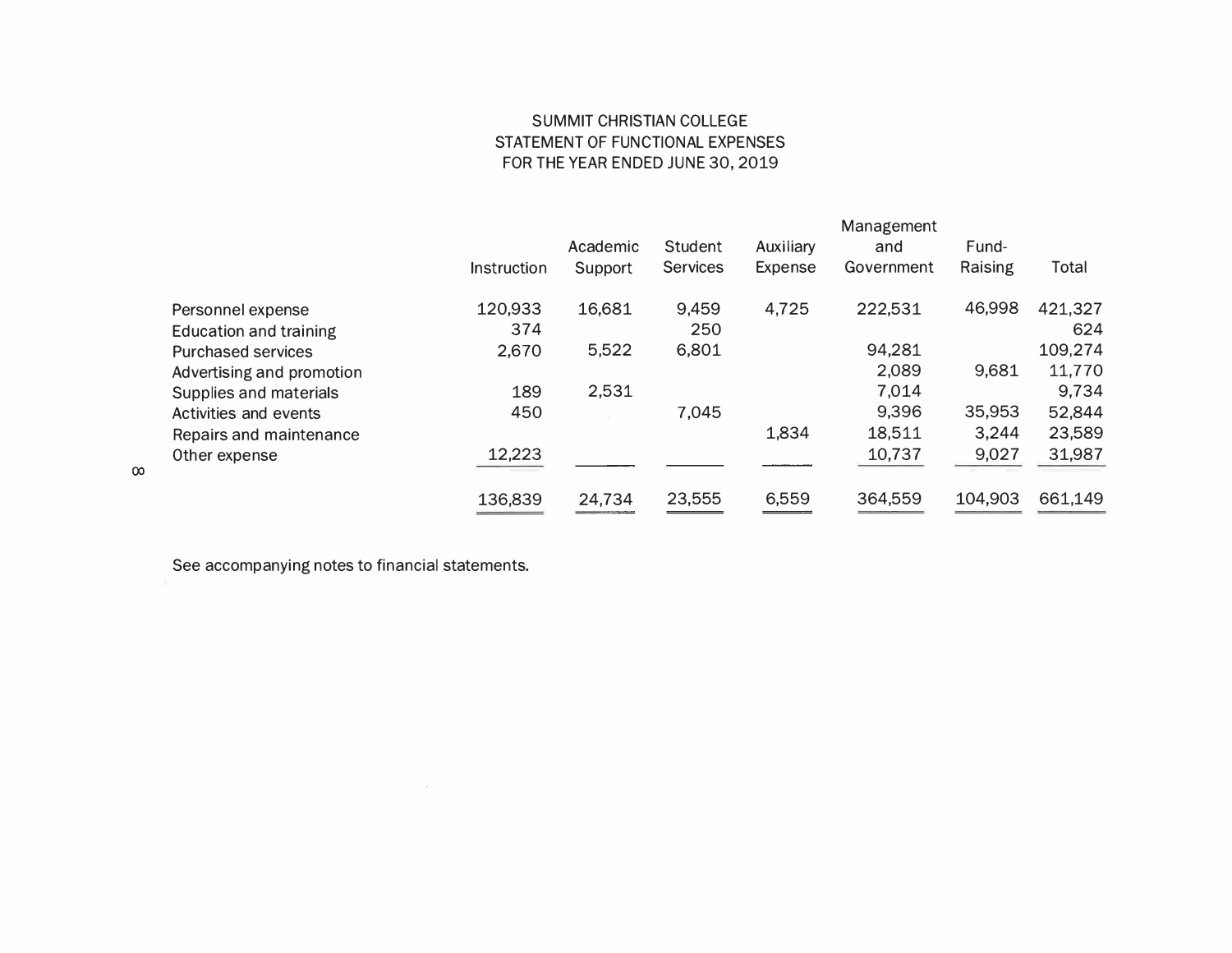# SUMMIT CHRISTIAN COLLEGE STATEMENTS OF CASH FLOWS YEARS ENDED JUNE 30, 2020 AND 2019

|                                                     | 2020     | 2019        |
|-----------------------------------------------------|----------|-------------|
| CASH FLOWS FROM OPERATING ACTIVITIES                |          |             |
| Change in net assets                                | 108,306  | (5,997)     |
| Adjustments to reconcile change in net assets to    |          |             |
| net cash provided by operating activities:          |          |             |
| Depreciation and amortization                       | 15,499   | 20,263      |
| Loss on sale of equipment                           |          | 5,755       |
| (Increase) decrease in:<br>Accounts receivable      | 620      |             |
| Contributions receivable                            |          | 1,092<br>30 |
| Prepaid expense                                     | (93)     | 28          |
| Increase (decrease) in:                             |          |             |
| Accounts payable                                    | 2,850    | (3,588)     |
| Accrued expenses                                    | (3,698)  | 3,672       |
| Accrued interest payable                            | (545)    | 545         |
| Deposits payable                                    |          | 45          |
| Other current liabilities                           | (1,636)  | 1,721       |
| <b>Total adjustments</b>                            | 12,997   | 29,563      |
|                                                     |          |             |
| Net cash provided by operating activities           | 121,303  | 23,566      |
| CASH FLOWS FROM INVESTING ACTIVITIES                |          |             |
| Cash paid for the purchase of property and          |          |             |
| equipment                                           |          | (16, 174)   |
| Cash paid for investments                           | (1, 194) | (1,302)     |
|                                                     |          |             |
| Net cash used in investing activities               | (1, 194) | (17, 476)   |
| CASH FLOWS FROM FINANCING ACTIVITIES                |          |             |
| Net cash received on short-term debt                | 59,758   |             |
| Cash paid on long-term debt                         | (8,431)  | (8, 165)    |
|                                                     |          |             |
| Net cash provided by (used in) financing activities | 51,327   | (8, 165)    |
| NET INCREASE (DECREASE) IN CASH AND                 |          |             |
| <b>CASH EQUIVALENTS</b>                             | 171,436  | (2,075)     |
|                                                     |          |             |
| CASH AND CASH EQUIVALENTS, beginning of year        | 24,806   | 26,881      |
| CASH AND CASH EQUIVALENTS, end of year              | 196,242  | 24,806      |
|                                                     |          |             |
| SUPPLEMENTARY INFORMATION                           |          |             |
| Cash paid for interest expense                      | 12,533   | 14,610      |
|                                                     |          |             |

See accompanying notes to financial statements.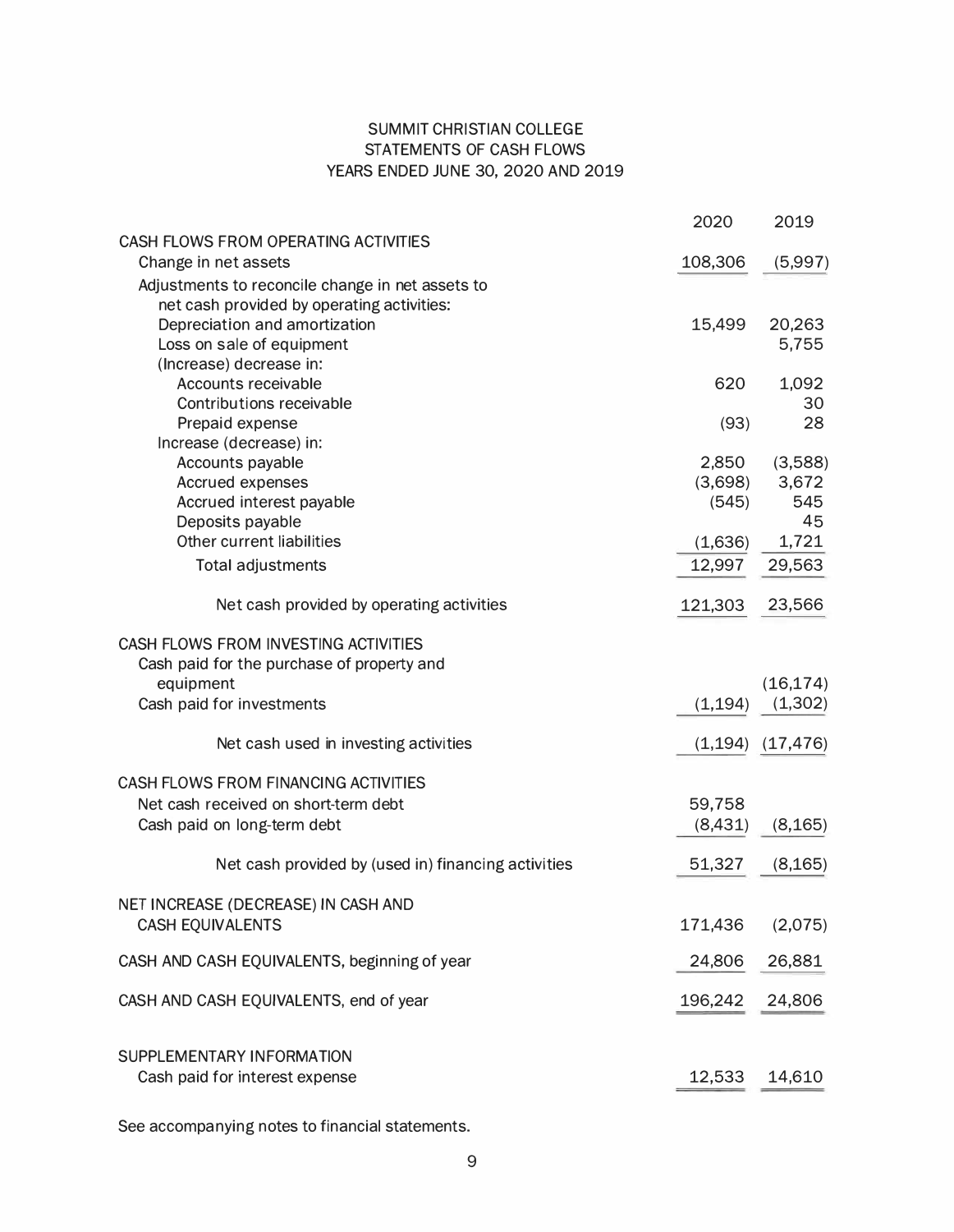## SUMMIT CHRISTIAN COLLEGE NOTES TO FINANCIAL STATEMENTS

### NOTE 1. SUMMARY OF SIGNIFICANT ACCOUNTING POLICIES

#### Nature of Activities

Summit Christian College (the College) was founded in March 1951, and is a 4-year institution providing spiritual education. The general purpose of the College is to conduct education and evangelistic and benevolent work. The College is a nonprofit organization as described in Section 501(c)(3) of the Internal Revenue Code and is exempt from federal income taxes.

#### New Accounting Pronouncements

In May 2014, the FASB issued ASU 2014-09, Revenue from Contracts with Customers (Topic 606). The provisions of ASU 2014-09 apply to exchange transactions with customers that are bound by contracts or similar arrangements and establish a performance obligation a pproach to revenue recognition. The new standard also requires expanded disclosures regarding the qualitative and quantitative information about the nature, amount, timing, and uncertainty of revenue and cash flows arising from contracts with customers. The standard is effective for annual reporting periods beginning after December 15, 2018, and permits the use of either a full retrospective or a modified retrospective approach.

The College adopted the new standard on July 1, 2019, using the modified retrospective method. Based on the College's evaluation process a nd review of its contracts with customers, the timing and amount of revenue recognized previously is consistent with how revenue is recognized under the new standard. The adoption of the ASU 2014-09 did not have an impact on the College's financial statements. Therefore, no cumulative adjustment was recognized in net assets upon adoption.

Effective July 1, 2019, the College adopted ASU 2016-18, Statement of Cash Flows (Topic 230): Restricted Cash. The ASU 2016-18 requires that a statement of cash flows explain the change during the period in the total cash, cash equivalents, and amounts generally described as restricted cash or restricted cash equivalents. Therefore, amounts generally described as restricted cash and restricted cash equivalents should be included with cash and cash equivalents when reconciling the beginning of period and end of period total amounts shown on the statement of cash flows. The amendments in this ASU 2016-18 do not provide a definition of restricted cash or restricted cash equivalents. The College has applied the provisions of ASU 2016-18 retrospectively to all periods presented with no effect on net assets or previously issued financial statements.

Effective July 1, 2019, the College adopted ASU 2018-08, Clarifying the Scope and the Accounting Guidance for Contributions Received and Contributions Made. This accounting standard is meant to help not-for-profit entities evaluate whether transactions should be accounted for as contributions or as exchange transactions and, if the transaction is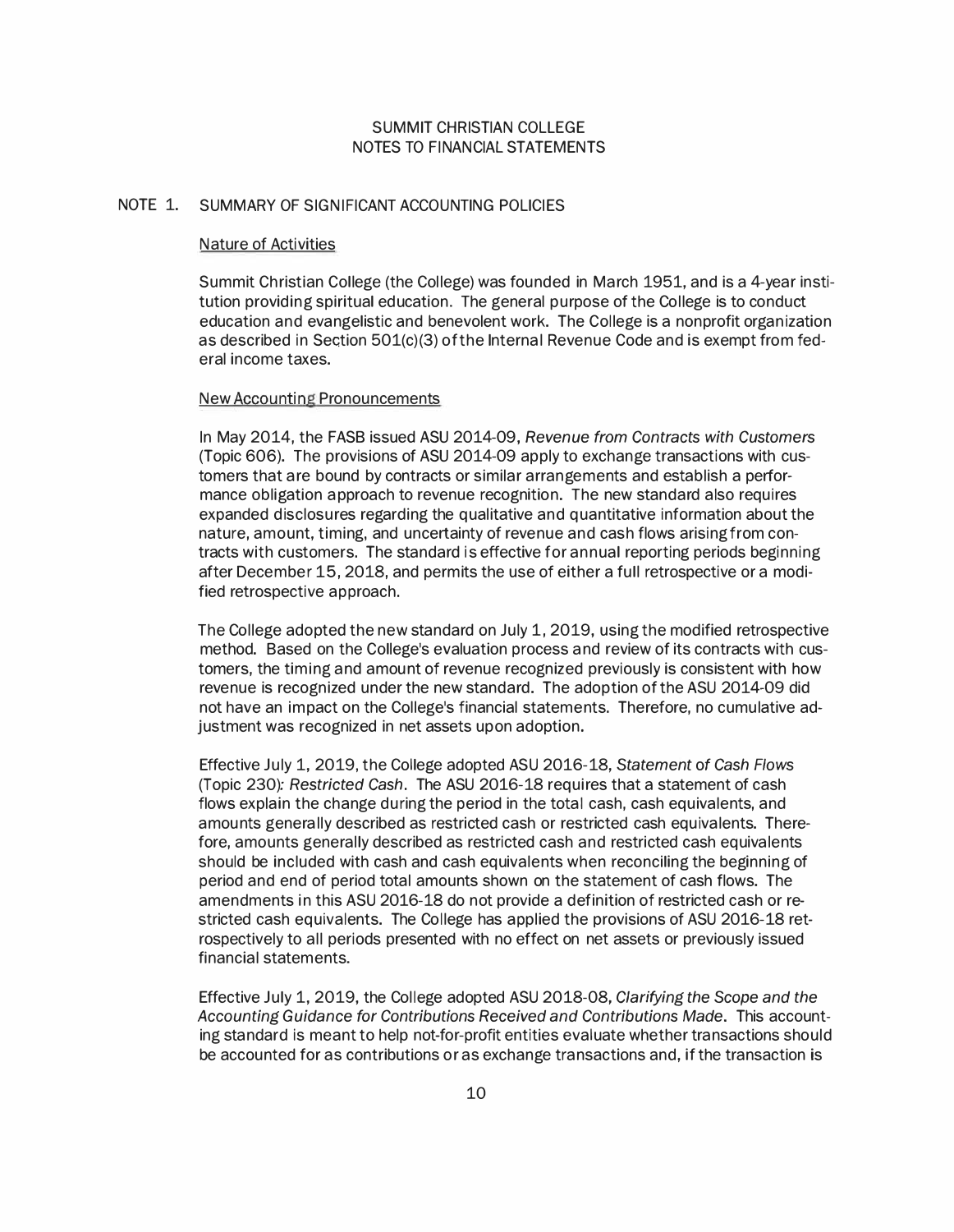## SUMMIT CHRISTIAN COLLEGE NOTES TO FINANCIAL STATEMENTS

### NOTE 1. SUMMARY OF SIGNIFICANT ACCOUNTING POLICIES (Continued)

#### New Accounting Pronouncements (Continued)

identified as a contribution, whether it is conditional or unconditional. ASU 2018-08 clarifies how an organization determines whether a resource provider is receiving commensurate value in return for a grant. If the resource provider does receive commensurate value from the grant recipient, the transaction is an exchange transaction and would follow the guidance under ASU 2014-09 (ASC Topic 606 - Revenue Recognition). If no commensurate value is received by the grant maker, the transfer is a contribution. ASU 2018-08 stresses that the value received by the general public as a result of the grant is not considered to be commensurate value received by the provider of the grant. ASU 2018-08 was i mplemented on a modified prospective basis. Therefore, in July 1, 2019, the new standard was applied to agreements that were either not completed as of July 1, 2019, or entered into after July 1, 2019. The June 30, 2019, financial statements were not restated and continue to be reported under the accounting standards in effect in that period. There was no material impact to the financial statements as a result of adoption. Accordingly, no adjustment to opening net assets was recorded.

#### Financial Statement Presentation

The financial statements report amounts by class of net assets, as required by ASU 2016- 14, Not-for-Profit Entities (Topic 958): Presentation of Financial Statements of Not-for-Profit Entities. As such, net assets, revenues, gains, and losses are classified based on the existence or absence of donor-imposed restrictions. Accordingly, net assets and changes therein are classified and reported as follows:

#### Net Assets Without Donor Restrictions

Net assets without donor restrictions are resources available to support operations and not subject to donor restrictions. The governing board has designated, from net assets without donor restrictions, net assets for an operating reserve, as well as net assets for annuity reserves, donor-advised funds, or invested in property and equipment.

#### Net Assets With Donor Restrictions

Net assets with donor restrictions are resources that are subject to donor-imposed restrictions. Some donor-imposed restrictions are temporary in nature, such as those that will be met by the passage of time or other events specified by the donor. Other donor-imposed restrictions are perpetual in nature, where the donor stipulates that resources be maintained in perpetuity. Donor-imposed restrictions are released when a restriction expires, that is, when the stipulated time has elapsed, when the stipulated purpose for which the resource was restricted has been fulfilled, or both, and are reported in the statements of activities as net assets released from restrictions.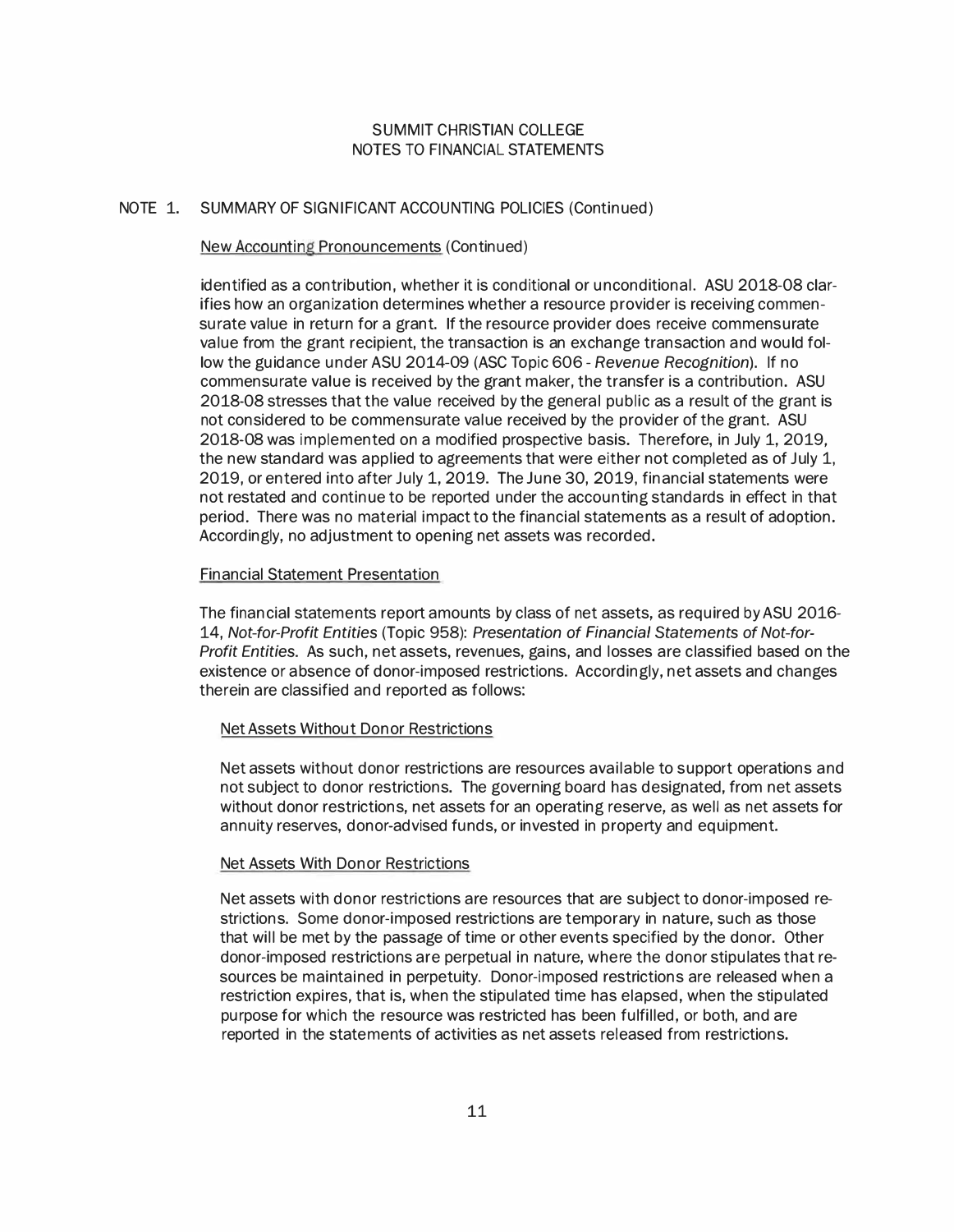#### SUMMIT CHRISTIAN COLLEGE NOTES TO FINANCIAL STATEMENTS

#### NOTE 1. SUMMARY OF SIGNIFICANT ACCOUNTING POLICIES (Continued)

## **Basis of Accounting**

The College uses the accrual basis of accounting. Under the accrual basis of accounting, revenues are recognized when they are earned, and expenses are recognized when they are incurred.

#### **Contributions**

The College utilizes FASB ASC 958-605, Not-for-Profit Entities Revenue Recognition. This standard requires that unconditional promises to give (pledges) be recorded as receivables and revenues and requires the College to distinguish between contributions received for each net asset category in accordance with donor-imposed restrictions. Conditional promises to give are recognized only when the conditions on which they depend are substantially met and the promises become unconditional.

#### Contributed Materials a nd Services

The College records various types of in-kind contributions. Contributed services are recognized at fair market value if the services received (a) create or enhance longlived assets or (b) require specialized skills, are provided by individuals possessing those skills, and would typically need to be purchased if not provided by donation. Contributions of tangible assets are recognized at fair market value when received. The a mounts reflected in the accompanying financial statements as in-kind contributions are offset by like amounts included in expenses or additions to property and equipment.

#### Volunteers

Many individuals volunteer their time and perform a variety of tasks that assist the College with their operations. M anagement estimates that it receives the equivalent in volunteer hours of two full time workers. The volunteer hours have not been recorded in the financial statements since those services do not meet the criteria for recognition.

#### **Investments**

The College has adopted FASB ASC 958-320, Not-for-Profit Entities, Investments - Debt and Equity Securities. FASB ASC 958-320 establishes standards of reporting at fair value certain investments, debt and equity securities, held by not-for-profit organizations.

Therefore, investments in equity securities that have a readily determinable fair value and all investments in debt securities are stated at fair value, with gains and losses included in the statements of activities. Fair value is determined by quoted market values. Investments in certificates of deposit are recorded at cost, which a pproximates fair value.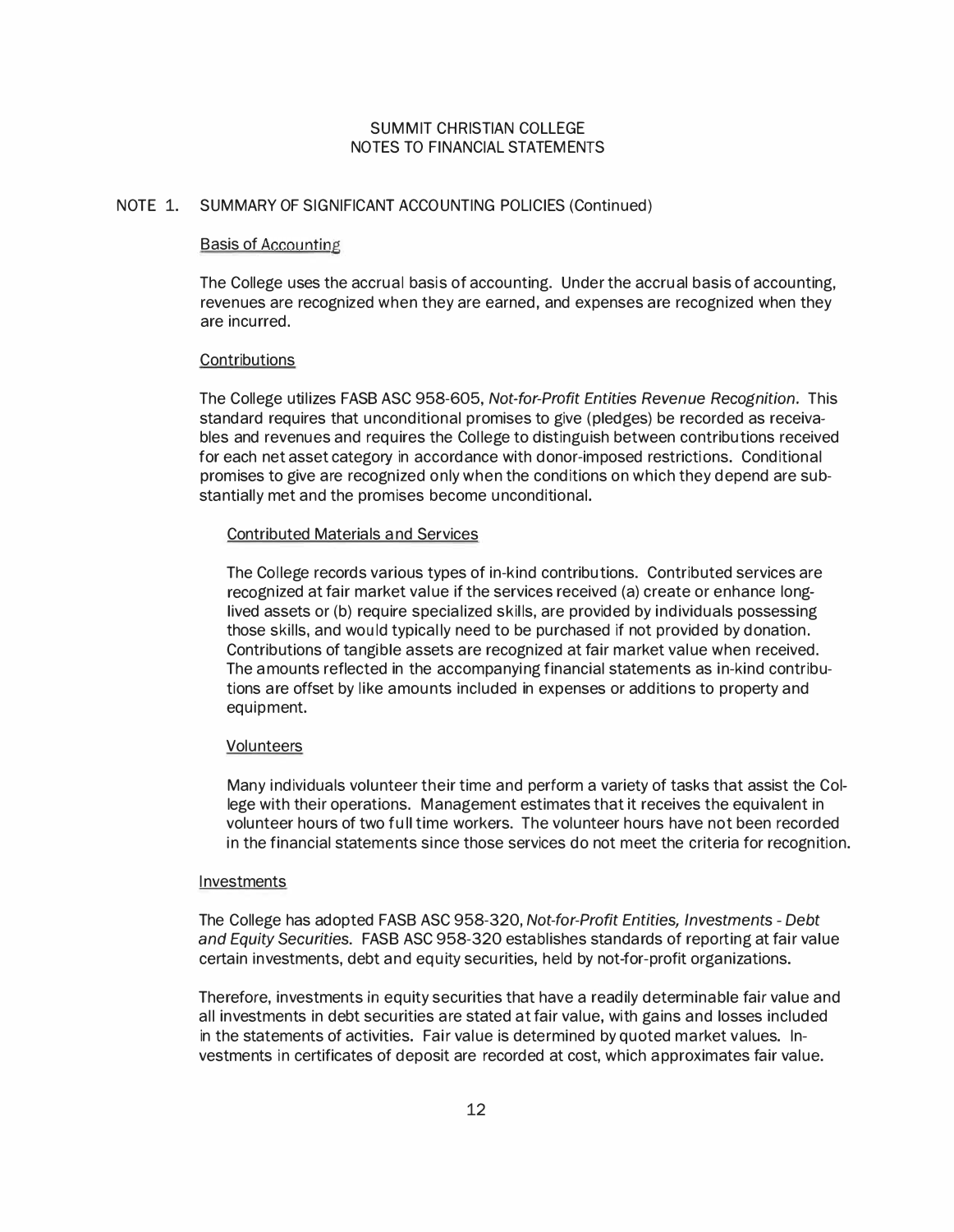## SUMMIT CHRISTIAN COLLEGE NOTES TO FINANCIAL STATEMENTS

## NOTE 1. SUMMARY OF SIGNIFICANT ACCOUNTING POLICIES (Continued)

#### Accounts and Notes Receivable

The College extends unsecured credit to its students in the ordinary course of business but m itigates the associated credit risk by actively pursuing past-due accounts. Accounts receivable includes amounts due from students for tuition, room, and board. Uncollectible accounts receivable are expected to be insignificant. As such, no provision for doubtful accounts has been recorded.

#### Inventory

Inventory values are insignificant. As such, inventory is recorded as an expense when purchased.

#### Property and Equipment

Property and equipment are stated at cost, if purchased or fair value, if donated. Major expenditures for property and those which substantially increase useful lives are capitalized. Maintenance, repairs, and minor renewals are expensed as incurred. When assets a re retired or otherwise disposed of, their costs and related accumulated depreciation are removed from the accounts and resulting gains or losses are included in i ncome.

The College capitalizes and depreciates property and equipment acquired at recognized cost or fair market value amount of \$2,500 or more.

## Depreciation

Depreciation on property and equipment is recorded on a straight-line basis over the following useful lives:

| Buildings and improvements         | $10 - 50$ years |
|------------------------------------|-----------------|
| Furniture, fixtures, and equipment | $5 - 15$ years  |
| Equipment                          | $3 - 10$ years  |
| <b>Vehicles</b>                    | $3 - 8$ years   |

#### Income Taxes

The College is exempt from federal income tax under Section 501(c)(3) of the I nternal Revenue Code. However, income from certain activities not directly related to the College's tax-exempt purpose is subject to taxation as unrelated business income. In addition, the College qualifies for the charitable contribution deduction under Section  $170(b)(1)(A)$  and has been classified as an organization other than a private foundation u nder Section 509(a)(2).

The College utilizes the provisions of FASB ASC 7 40-10, Accounting for Uncertain Tax Positions. The College continually evaluates expiring statutes of limitations, audits, proposed settlements, changes in tax law, and new authoritative rulings.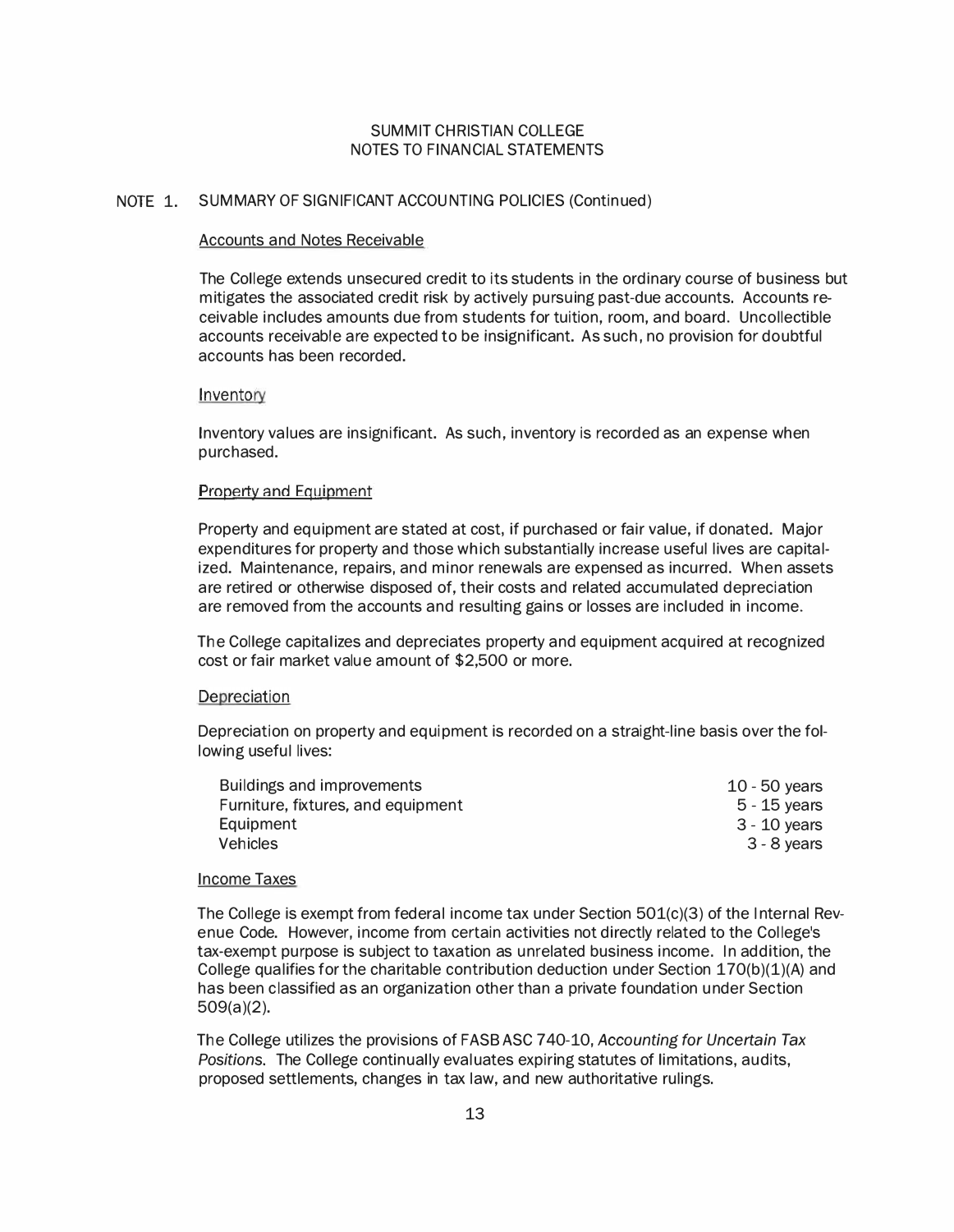## SUMMIT CHRISTIAN COLLEGE NOTES TO FINANCIAL STATEMENTS

## NOTE 1. SUMMARY OF SIGNIFICANT ACCOUNTING POLICIES (Continued)

#### Cash and Cash Equivalents

For the purpose of the statement of cash flows, the College considers as cash equivalents all highly liquid investments, which can be converted into known amounts of cash and have a maturity period of 90 days or less at the time of purchase. Excluded from this definition of cash equivalents are such amounts that represent funds that have been designated by the Board of Directors for investment.

#### Use of Estimates

The preparation of financial statements in accordance with accounting principles generally accepted in the United States of America requires management to make estimates and assum ptions that affect the reported amounts of assets and liabilities and disclosure of contingent assets and liabilities at the date of the financial statements and the reported amounts of revenues and expenses during the reporting period. Actual results could differ from those estimates.

#### Compensated Absences

Employees of the College are entitled to paid vacation, paid sick days, and personal days off, depending on job classification, length of service, and other factors. Compensated absences are recognized in the year earned.

### Functional Expenses Cost Allocation

Certain categories of expenses are attributable to more than one program or supporting function and are allocated on a reasonable basis that is consistently applied. The expenses that are allocated are compensation and benefits, which are allocated on the basis of estimates of time and effort; occupancy costs and depreciation, which are allocated on a square footage basis; and supplies and telephone costs, which are allocated based on usage studies conducted annually.

#### Advertising

Advertising costs of the College are expensed as incurred. For the years ended June 30, 2020 and 2019, advertising costs were \$5,869 and \$11,769, respectively.

### NOTE 2. CASH AND INVESTMENTS

For the following disclosures, deposits - including checking accounts, savings accounts, money market accounts, and certificates of deposit - are all classified as cash or cash and cash equivalents on the financial statements.

The College has investments in certificates of deposit only, none of which are held for trading purposes.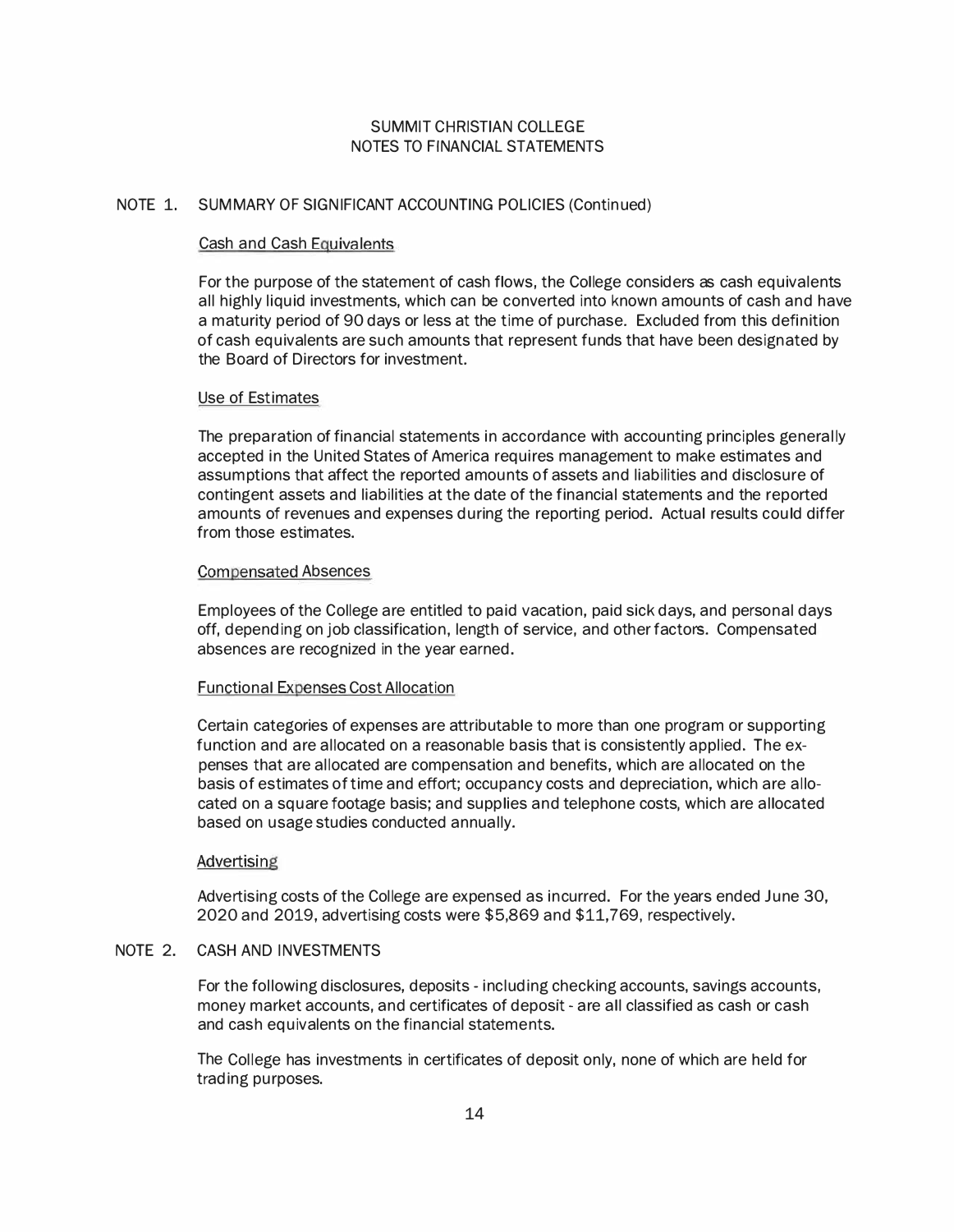## SUMMIT CHRISTIAN COLLEGE NOTES TO FINANCIAL STATEMENTS

## NOTE 2. CASH AND INVESTMENTS (Continued)

#### Custodial Credit Risk - Deposits

Custodial credit risk is the risk that in the event of a bank failure, the College's deposits may not be returned to it. As of June 30, 2020, all of the College's deposits with financial institutions were uninsured and uncollateralized by the amount of \$39,283.

### NOTE 3. SHORT-TERM NOTE PAYABLE

On February 27, 2019, the College obtained an operating line of credit in the amount of \$50,000 with First State Bank for the purpose of providing operating resources for cash shortfalls. The line of credit accrues interest at a rate of 6% and is due February 27, 2020. The balance of this line of credit was \$38,625 as of June 30, 2020.

The College has a line of credit with First State Bank in the amount of \$57,750. The College obtained this line of credit to allow the U.S. Department of Education to draw upon as a condition of participation in the U.S. Department of Education's Title IV Higher Education Assistance programs. In the event of program administration errors results in overfunding of awards, the U.S. Department of Education may util ize this line of credit for repayment. The balance of this line of credit as of June 30, 2020 and 2019, is \$- O -, respectively.

On April 14, 2020, the College acquired a short-term note from First State Bank under the U.S. Small Business Administration's Paycheck Protection Program. Under this program, the loan may be forgivable upon satisfactory application. The College expects this loan to be fully forgiven in the near future. The note accrues interest at a rate of .99% and matures April 14, 2022. The balance of this note as of June 30, 2020, is \$71,133.

### NOTE 4. LONG-TERM DEBT

On September 15, 2011, the College entered into a mortgage loan agreement for \$320,000 with First State Bank on the purchase of the new College building. The note was rewritten February 15, 2013 a nd July 24, 2015. The mortgage bears interest at 6.0% and requires monthly payments of principal and interest of approximately \$1,511 through September 15, 2031. The mortgage is secured by a deed of trust on the College real estate. The balance of this loan as of June 30, 2020 and 2019, was \$148,002 and \$156,433, respectively.

The following is a summary of changes in long-term debt for the years ended June 30, 2020 and 2019.

|                                                  | <b>Beginning</b><br><b>Balance</b> | Additions | $Repay-$<br>ments | Ending<br><b>Balance</b> |
|--------------------------------------------------|------------------------------------|-----------|-------------------|--------------------------|
| For the year ended June 30, 2020<br>Note payable | 156.433                            |           | (8,431)           | 148.002                  |
| For the year ended June 30, 2019                 |                                    |           |                   |                          |
| Note payable                                     | 164,598                            |           | (8, 165)          | 156.433                  |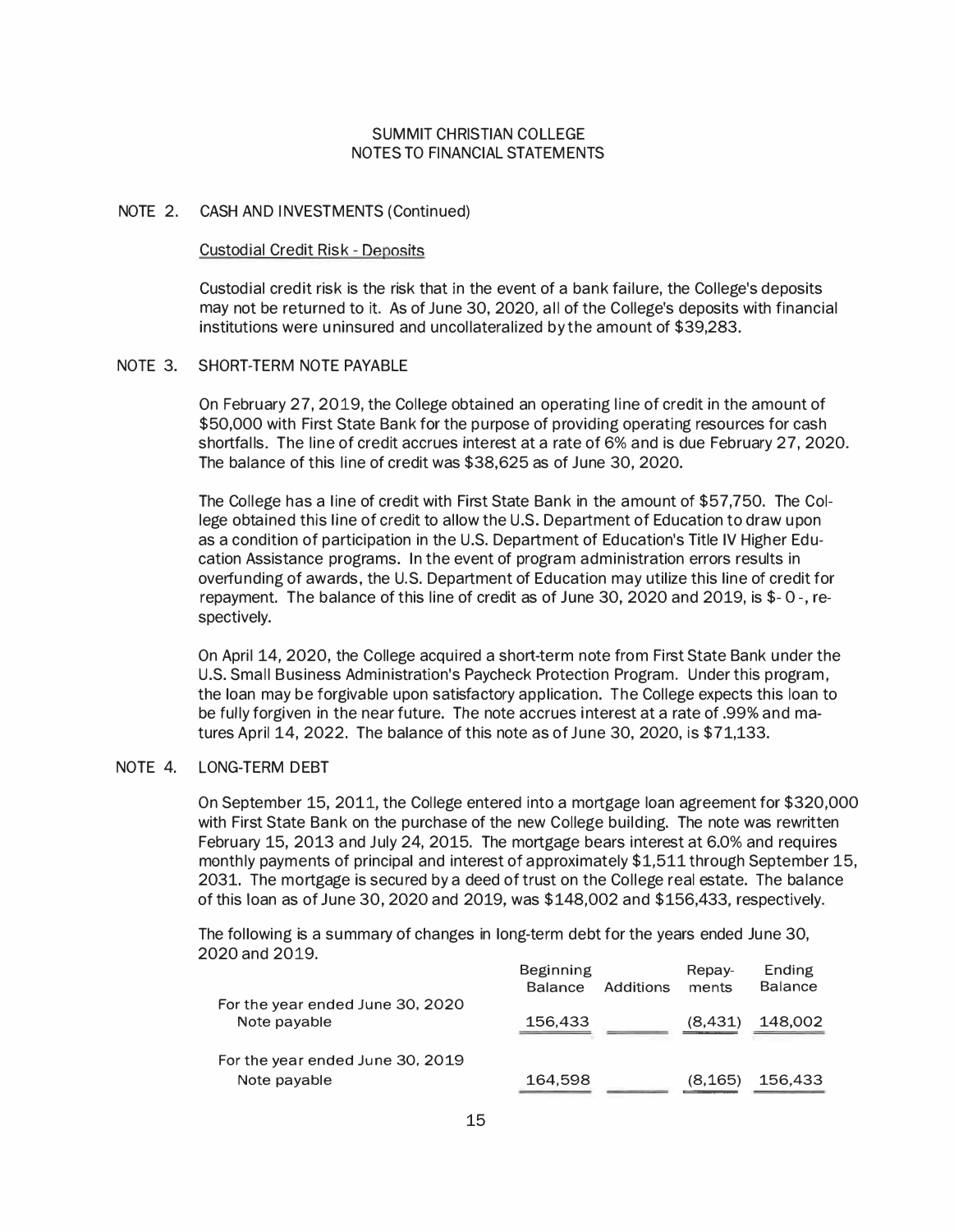## SUMMIT CHRISTIAN COLLEGE NOTES TO FINANCIAL STATEMENTS

## NOTE 4. LONG-TERM DEBT (Continued)

Future scheduled maturities of long-term debt are as follows:

| <b>Years Ended</b><br>June 30, | Principal | Interest |
|--------------------------------|-----------|----------|
| 2021                           | 9,422     | 8,710    |
| 2022                           | 10,012    | 8,120    |
| 2023                           | 10,638    | 7,494    |
| 2024                           | 11,285    | 6,847    |
| 2025                           | 12,010    | 6,122    |
| 2026 - 2030                    | 72,292    | 18,368   |
| 2031 - 2033                    | 22,342    | 896      |
| Total                          | 148,002   | 56,557   |
|                                |           |          |

The total amount of interest expense for the years ended June 30, 2020 and 2019, was \$13,078 and \$14,065, respectively.

## NOTE 5. OTHER LIABILITIES

Other liabilities consist of amounts payable to students for tuition, deposits, and other items.

## NOTE 6. BOARD-DESIGNATED NET ASSETS

#### Designated Net Assets

The College has designated amounts for intended future use. Net assets at June 30, 2020 and 2019, were designated for the following purposes:

|              | 2020 | 2019                   |
|--------------|------|------------------------|
| Scholarships |      | 4,838 3,260<br>_______ |

## NOTE 7. NET ASSETS WITH DONOR RESTRICTIONS

#### Restricted by Purpose or Time

The College has received donations for the various College purposes in which the use of is prescribed by the donor, for which the conditions or use has not yet been satisfied. Net assets at June 30, 2020 and 2019, were temporarily restricted for the following purposes:

|                        | 2020   | 2019             |
|------------------------|--------|------------------|
| Dormitory improvements | 9.639  | 9.903            |
| <b>Scholarships</b>    | 584    | 343              |
|                        | 10,223 | 10,246<br>______ |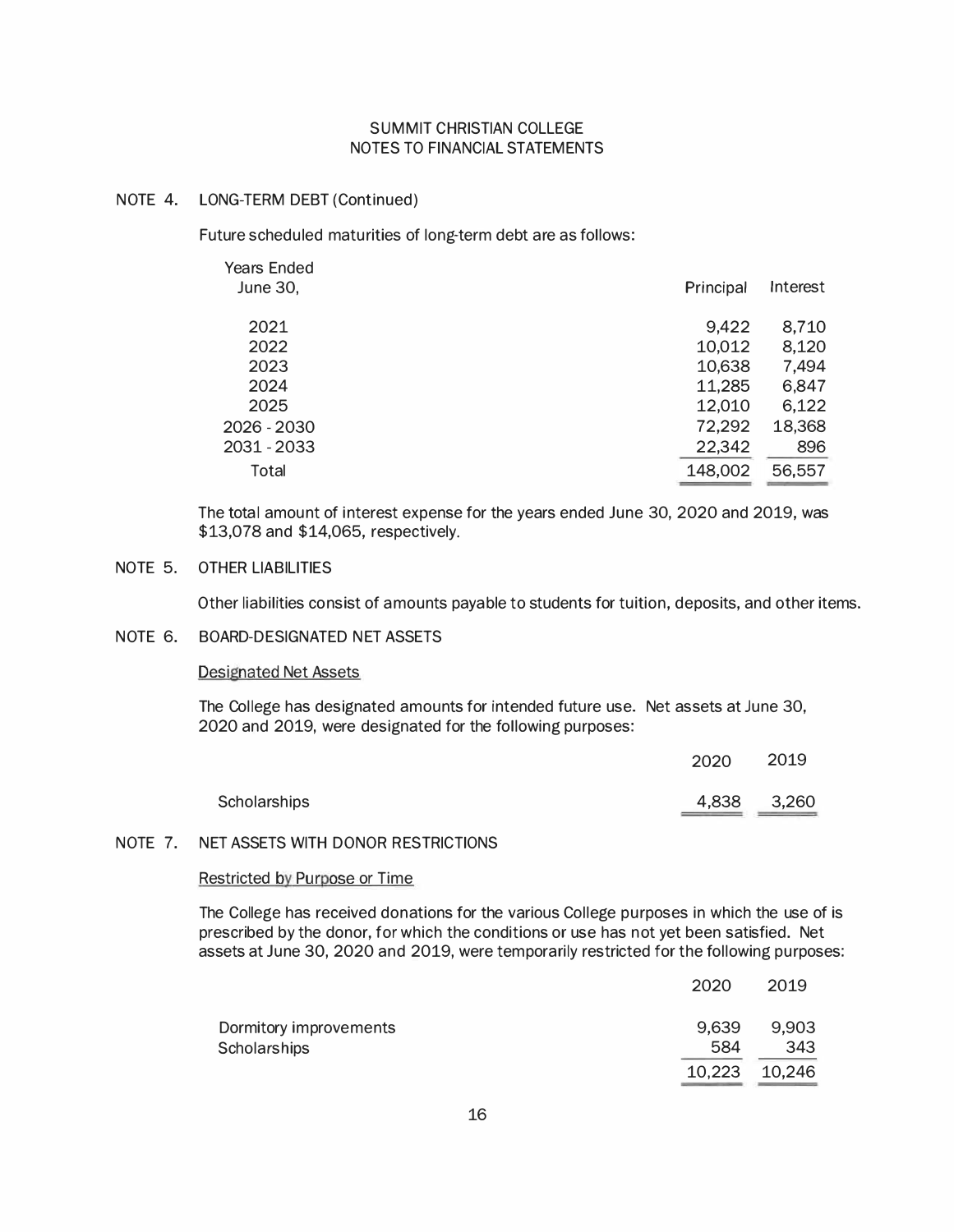## SUMMIT CHRISTIAN COLLEGE NOTES TO FINANCIAL STATEMENTS

#### NOTE 7. NET ASSETS WITH DONOR RESTRICTIONS (Continued)

#### Restricted in Peroetuity

The College has received donations for the various College purposes in which the use of the principal contribution is permanently restricted and earnings may be unrestricted or temporarily restricted for a specified use. Net assets at June 30, 2020 and 2019, for permanently restricted principal balances and which earnings may be utilized for the following purposes:

|              | 2020          | -2019 |
|--------------|---------------|-------|
| Scholarships | 35,459 35,144 |       |

#### NOTE 8. CONCENTRATION OF CREDIT RISK

Accounts receivable potentially subject the College to concentrations of credit risk and consist primarily with several students. The College generally does not require collateral from its students. Such credit risk is considered by management to be limited due to the College's broad student base.

## NOTE 9. PENSION PLAN

The College participates in the Christian Church Pension Plan (the Plan) to provide benefits for all full-time faculty staff that choose to become part of the Plan. The College will make an annual contribution of \$375 to the Plan for each participating employee. Pension expense was \$750 for the years ended June 30, 2020 and 2019, respectively.

#### NOTE 10. ENDOWMENT FUNDS

The College's endowment consists of approximately two individual funds established for scholarship purposes. Its endowment includes both donor-restricted funds and funds designated by the Board of Directors to function as endowments. As required by generally accepted accounting principles, net assets associated with endowment funds, including funds designated by the Board of Directors to function as endowments, are classified and reported based on the existence or absence of donor-imposed restrictions.

Investments must protect the interest of the corporation in the fulfillment of its mission, purposes and objectives, and nonprofit and tax-exempt status. Investment practices must be in accord with biblical principles.

The President is responsible for the investment of all contributions to the College. The President is responsible for the management of investments under \$100,000. The Finance Committee is responsible for the management of investments over \$100,000.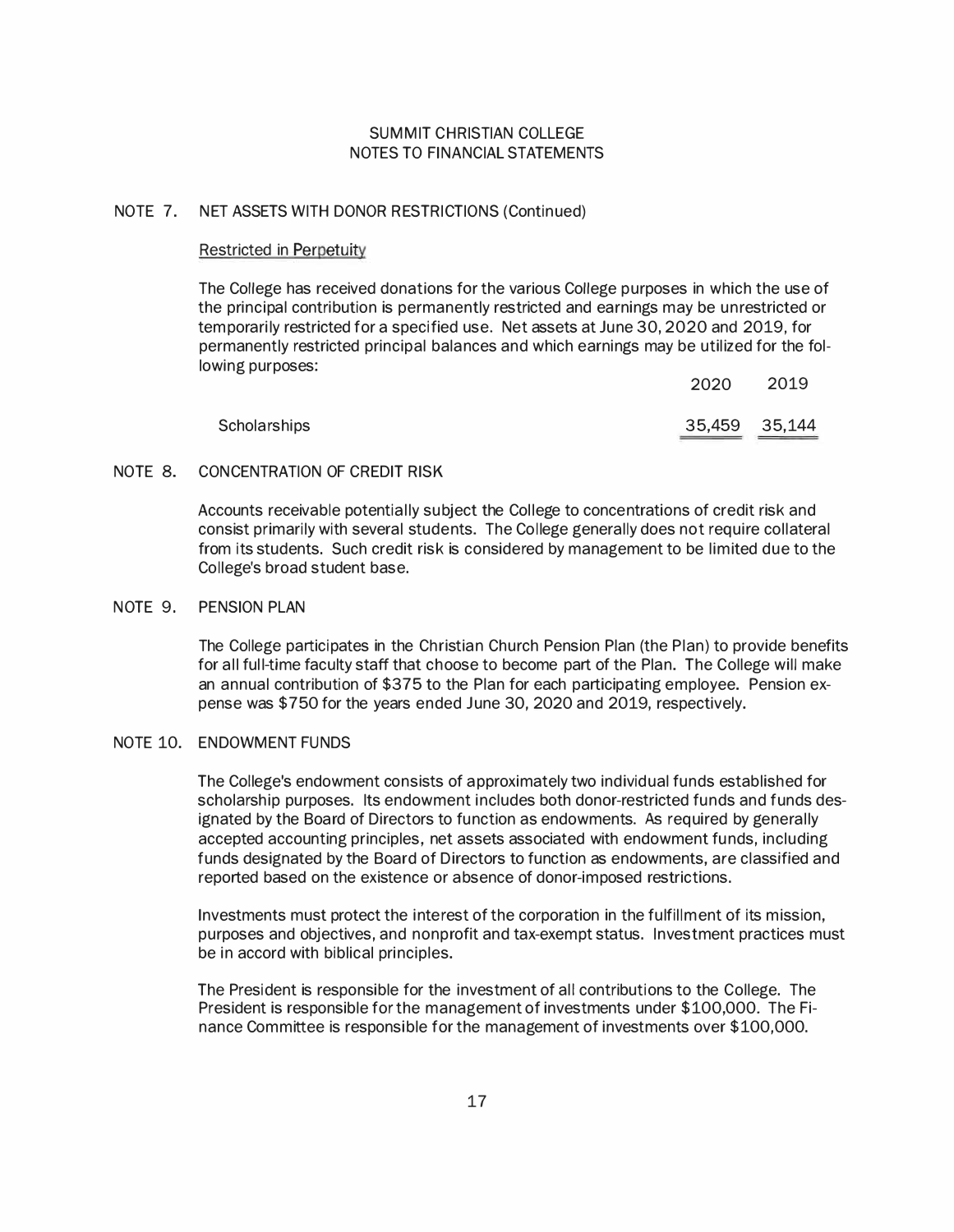## SUMMIT CHRISTIAN COLLEGE NOTES TO FINANCIAL STATEMENTS

#### NOTE 10. ENDOWMENT FUNDS (Continued)

Changes in endowment net assets, are as follows:

|                                                                                  | <b>Beginning</b><br>of Year | Investment<br>Income | Utilizations | End<br>of Year |
|----------------------------------------------------------------------------------|-----------------------------|----------------------|--------------|----------------|
| For the year ended June 30, 2020<br><b>Net Assets Without Donor Restrictions</b> |                             |                      |              |                |
| Board-designated<br><b>Net Assets With Donor Restrictions</b>                    | 3,260                       | 1,578                |              | 4,838          |
| Restricted in perpetuity                                                         | 35,144                      | 315                  |              | 35,459         |
| Total endowment net assets                                                       | 38,404                      | 1,893                |              | 40,297         |
| For the year ended June 30, 2019<br>Net Assets Without Donor Restrictions        |                             |                      |              |                |
| Board-designated<br>Net Assets With Donor Restrictions                           | 2,670                       | 590                  |              | 3,260          |
| Restricted in perpetuity                                                         | 34,432                      | 712                  |              | 35,144         |
| Total endowment net assets                                                       | 37,102                      | 1,302                |              | 38,404         |

### NOTE 11. LIQUIDITY AND AVAILABILITY OF RESOURCES

The College's financial assets available to meet cash needs for general expenditures within one year of June 30, 2020 and 2019, excluding financials assets not available for general use because of contractual or donor-imposed restrictions are as follows:

|                                                                                          | 2020             | 2019            |
|------------------------------------------------------------------------------------------|------------------|-----------------|
| Cash and cash equivalents<br>Investments, at cost                                        | 196.242<br>4,838 | 24,806<br>3,260 |
| Financial assets available to meet cash needs<br>for general expenditures within on year | 201,080          | 28,066          |

As part of the College's liquidity management, the College has a policy to structure its financial assets to be available as its general expenditures, liabilities, and other obligations come due. In addition, the College invests cash in excess of daily requirements in short-term investments.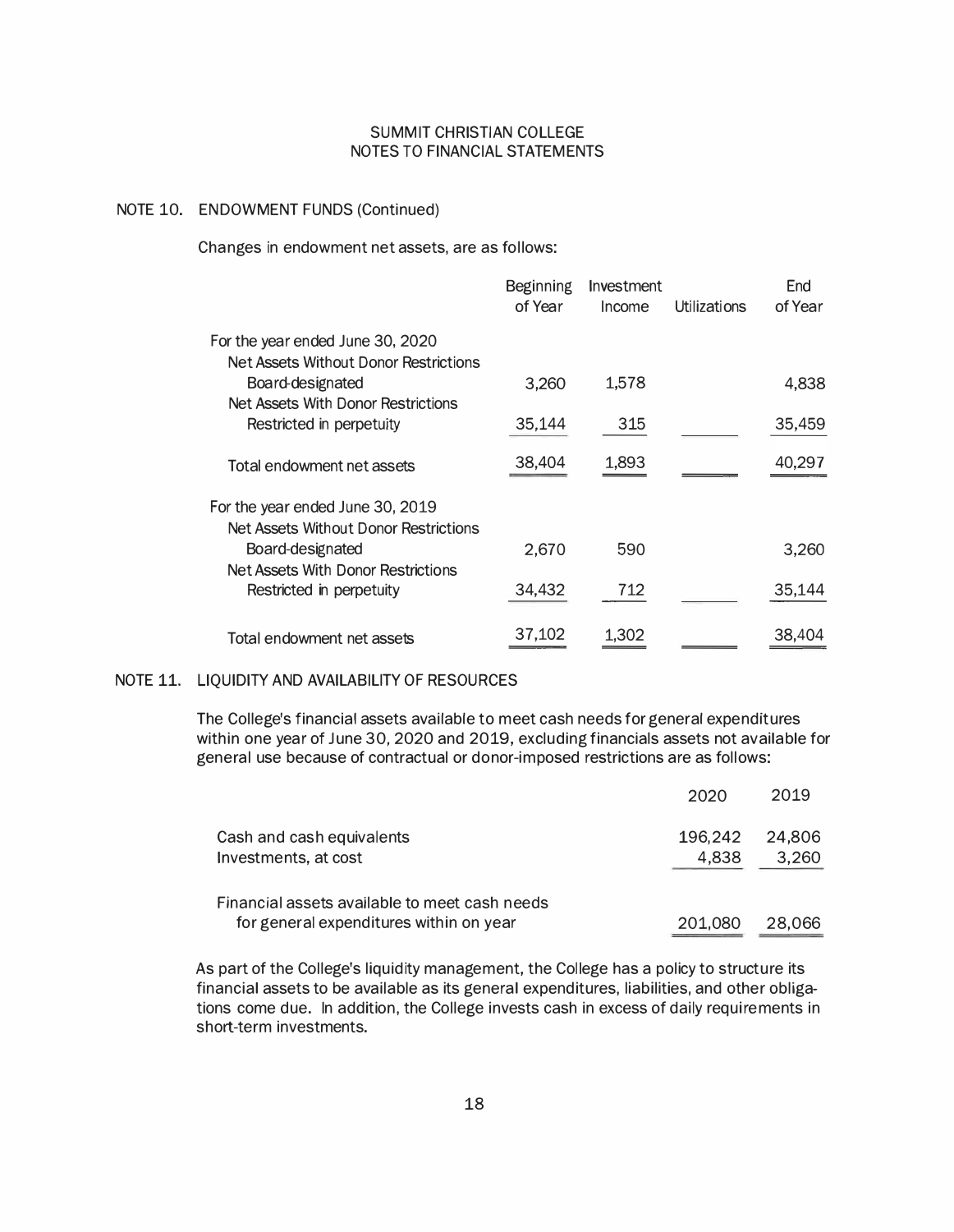## SUMMIT CHRISTIAN COLLEGE NOTES TO FINANCIAL STATEMENTS

## NOTE 12. ZONE ALTERNATIVE REQUIREMENTS

On March 5, 2019, the College was notified by the U.S. Department of Education of special requirements known as Zone Alternative Requirements for continued participation in federal Title IV student financial aid programs. The College has made necessary changes to comply, and believes it is in full compliance with the provisions of the Zone Alternative Requirements.

### NOTE 13. ECONOMIC CONDITIONS

The College does not believe the current economic conditions caused by the spread of Coronavirus (COVID-19) has had any significant financial impact on the College's operations during the year ended June 30, 2020. Additionally, the College does not expect the economic conditions of COVID-19 to have any significant financial effect on future periods.

## NOTE 14. SUBSEQUENT EVENTS

The COVID-19 (Coronavirus) outbreak has prompted global concern. Consequently, the College may experience a loss in revenue sources due to the economic impacts of the virus, or may experience an increase in costs to provide services. An estimate of the effect of the COVID-19 pandemic cannot be made at this time.

Subsequent to year end, the College received a grant under Section 18004(a)(3) of the CARES Act funding in the amount of \$395,577. The grant is to be used in any of the following ways: 1) health and safety measures, 2) student grants, 3) upgrade IT for online programming, 4) cover additional wages or training caused by the College's response to COVID-19, or 5) recuperate loss revenue.

In preparing the financial statements, the College has evaluated events and transactions for potential recognition or disclosure through November 6, 2020, the date the financial statements were available to be issued.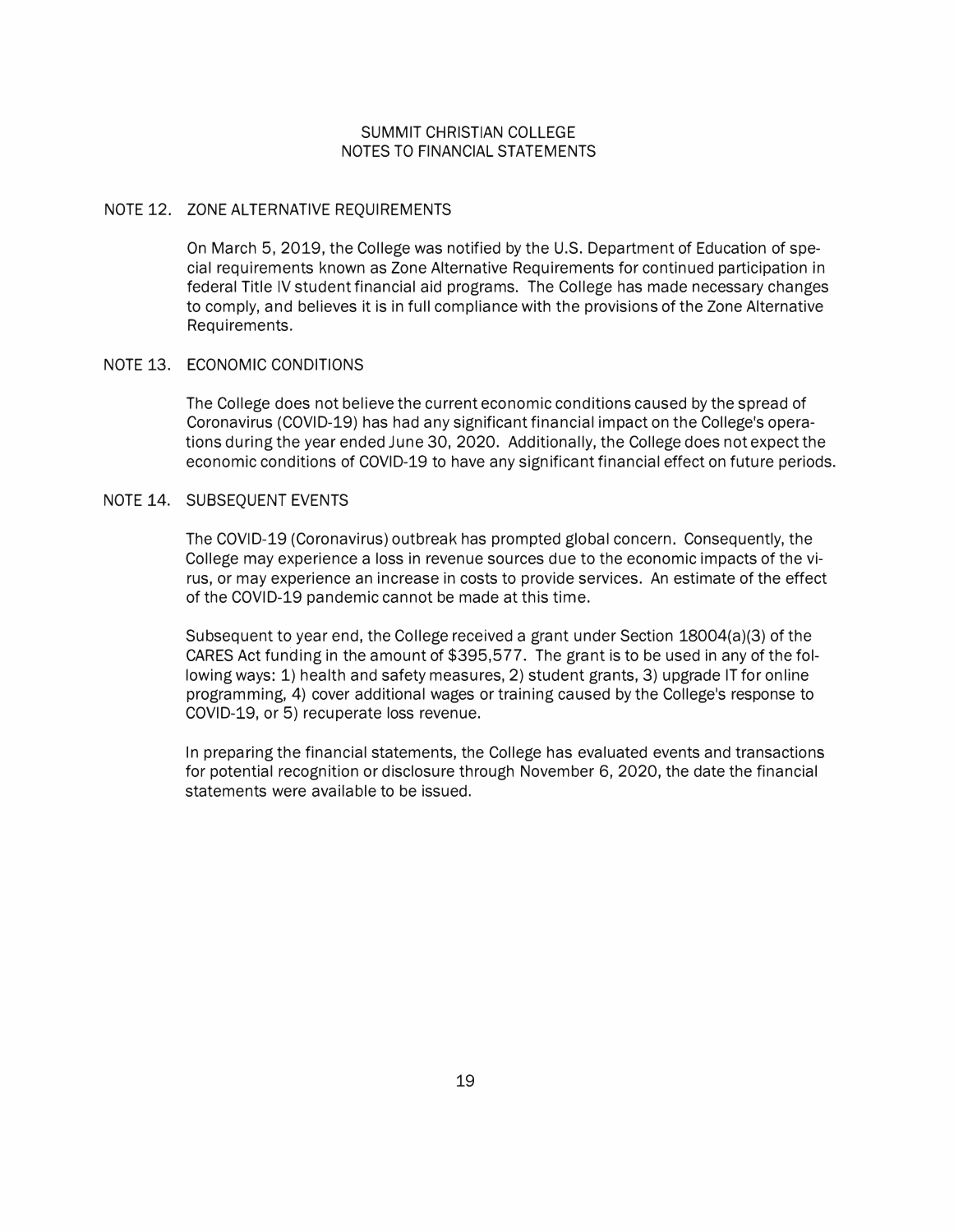#### SUMMIT CHRISTIAN COLLEGE COMPOSITE SCORE SUPPLEMENTAL SCHEDULE FOR THE YEAR ENDED JUNE 30, 2020

 $\lambda$ 

| <b>Primary Reserve Ratio:</b>           |                                                                  |         | (0.1)     |
|-----------------------------------------|------------------------------------------------------------------|---------|-----------|
|                                         | <b>Expendable Net Assets:</b>                                    |         |           |
| <b>Statement of Financial Position</b>  | Net assets without donor restrictions                            |         | \$717,966 |
| <b>Statement of Financial Position</b>  | Net assets with donor restrictions                               |         | 45,682    |
| Not Applicable                          | Secured and unsecured related party receivable                   |         |           |
| Not Applicable                          | Unsecured related party receivable                               |         |           |
| <b>Statement of Financial Position</b>  | Property and equipment, net (includes construction in progress)  | 801,311 |           |
| <b>Statement of Financial Position</b>  | Property and equipment pre-implementation                        |         | 801,311   |
|                                         | Property and equipment post-implementation with outstanding debt |         |           |
| Not Applicable                          | for original purchase                                            |         |           |
|                                         | Property and equipment post-implementation without outstanding   |         |           |
| <b>Statement of Financial Position</b>  | debt for original purchase                                       |         |           |
| <b>Statement of Financial Position</b>  | Construction in progress                                         |         |           |
| Not Applicable                          | Lease right-of-use asset, net                                    |         |           |
| Not Applicable                          | Lease right-of-use asset, pre-implementation                     |         |           |
| Not Applicable                          | Lease right-of-use asset, post-implementation                    |         |           |
| Not Applicable                          | Intangible assets                                                |         |           |
| Not Applicable                          | Post-employment and pension liabilities                          |         |           |
| <b>Statement of Financial Position,</b> |                                                                  |         |           |
| Notes of the Financial                  | Long-term debt - for long term purposes                          | 148,002 |           |
| Not Applicable                          | Long-term debt - for long term purposes pre-implementation       |         |           |
| Not Applicable                          | Long-term debt - for long term purposes post-implementation      |         |           |
| Not Applicable                          | Line of credit for construction in progress                      |         |           |
| Not Applicable                          | Lease right-of-use asset liability                               |         |           |
| Not Applicable                          | Pre-implementation right-of-use asset liability                  |         |           |
| Not Applicable                          | Post-implementation right-of-use asset liability                 |         |           |
| Not Applicable                          | Annuities with donor restrictions                                |         |           |
| Not Applicable                          | Term endowments with donor restrictions                          |         |           |
| Not Applicable                          | Life income funds with donor restrictions                        |         |           |
| <b>Statement of Financial Position</b>  | Net assets with donor restrictions: restricted in perpetuity     |         | 35,459    |
|                                         | <b>Total Expenses and Losses:</b>                                |         |           |
| <b>Statement of Activities</b>          | Total expenses without donor restrictions                        |         | 658,872   |
| <b>Statement of Activities</b>          | Net investment gains (operating and non-operating)               |         | (751)     |
| <b>Statement of Activities</b>          | Net investment gains (operating and non-operating)               |         |           |
| Not Applicable                          | Pension - related changes other than net periodic costs          |         |           |
| <b>Equity Ratio:</b>                    |                                                                  |         | 0.7       |
|                                         | <b>Modified Net Assets:</b>                                      |         |           |
| <b>Statement of Financial Position</b>  | Net assets without donor restrictions                            |         | 717,966   |
| <b>Statement of Financial Position</b>  | Net assets with donor restrictions                               |         | 45,682    |
| Not Applicable                          | Intangible assets                                                |         |           |
| Not Applicable                          | Secured and Unsecured related party receivables                  |         |           |
| Not Applicable                          | Unsecured related party receivables                              |         |           |
|                                         | <b>Modified Assets:</b>                                          |         |           |
| <b>Statement of Financial Position</b>  | <b>Total assets</b>                                              |         | 1,044,168 |
| Not Applicable                          | Lease right-of-use asset pre-implementation                      |         |           |
| Not Applicable                          | Pre-implementation right-of-use asset liability                  |         |           |
| Not Applicable                          | Intangible assets                                                |         |           |
| Not Applicable                          | Secured and unsecured related party receivables                  |         |           |
| Not Applicable                          | Unsecured related party receivables                              |         |           |
| <b>Net Income Ratio:</b>                |                                                                  |         | 0.1       |
| <b>Statement of Activities</b>          | <b>Change in Net Assets Without Donor Restrictions</b>           |         | 108,014   |
| <b>Statement of Activities</b>          | <b>Total Revenues and Gains</b>                                  |         | 767,637   |
| <b>Total Composite Score</b>            |                                                                  |         | 2.4       |
|                                         |                                                                  |         |           |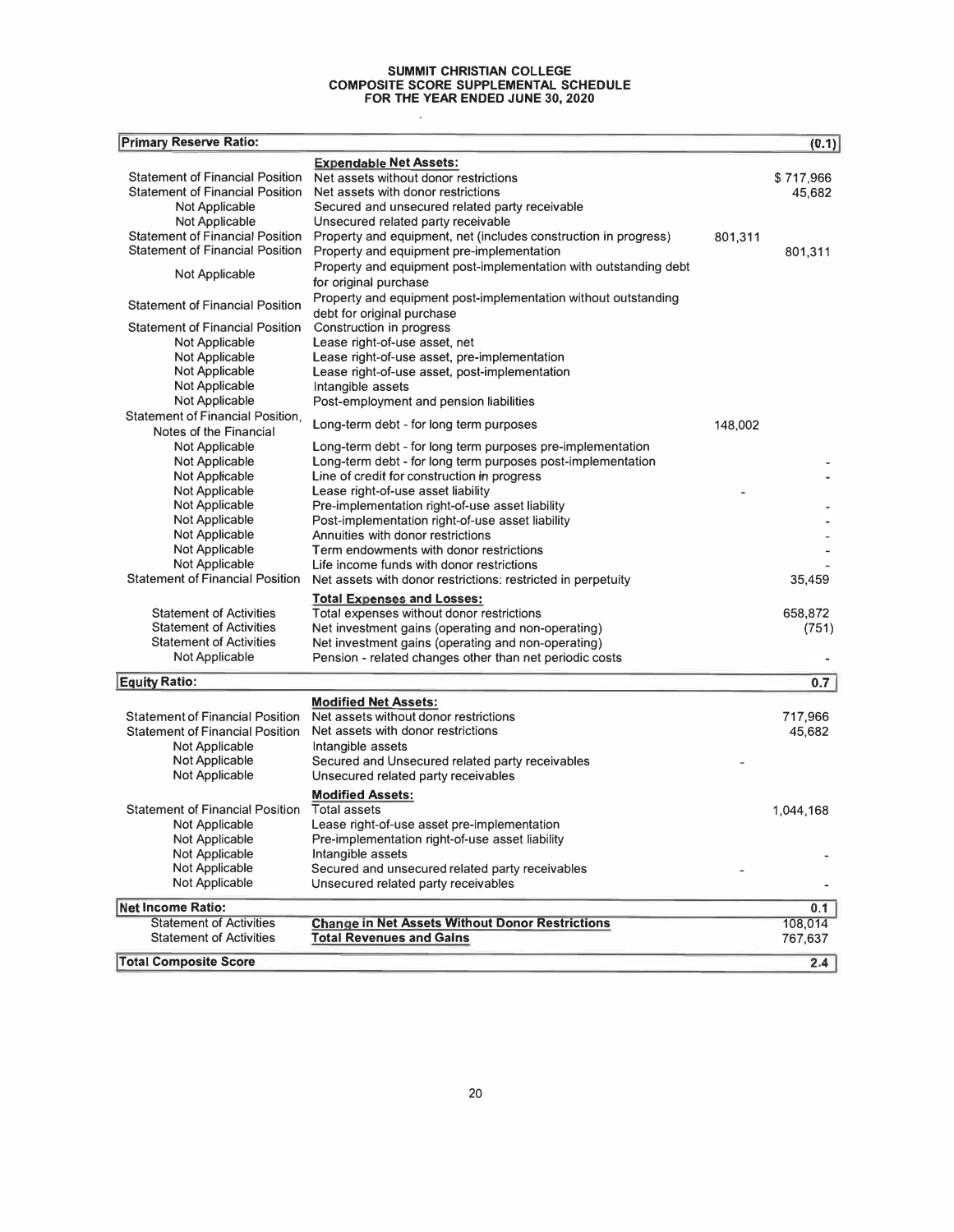

## INDEPENDENT AUDITORS' REPORT ON I NTERNAL CONTROL OVER FINANCIAL REPORTING AND ON COMPLIANCE AND OTHER MATTERS BASED ON AN AUDIT OF FINANCIAL STATEMENTS PERFORMED IN ACCORDANCE WITH GOVERNMENT AUDITING STANDARDS

To the Board of Directors Summit Christian College Gering, Nebraska

We have audited, in accordance with the auditing standards generally accepted in the United States of America and the standards applicable to financial audits contained in Government Auditing Standards, issued by the Comptroller General of the United States, the financial statements of Summit Christian College (a nonprofit organization) which comprise the statement of financial position as of June 30, 2020, and the related statements of activities, functional expenses, and cash flows for the year then ended, and the related notes to the financial statements, and have issued our report thereon dated November 6, 2020.

## Internal Control Over Financial Reporting

In planning and performing our audit, we considered Summit Christian College's internal control over financial reporting (internal control) to determine the audit procedures that are appropriate in the circ umstances for the purpose of expressing our opinion on the financial statements, but not for the purpose of expressing an opinion on the effectiveness of Summit Christian College's internal control. Accordingly, we do not express an opinion on the effectiveness of Summit Christian College's internal control.

A deficiency in internal control exists when the design or operation of a control does not allow management or employees, in the normal course of performing their assigned functions, to prevent, or detect and correct misstatements on a timely basis. A material weakness is a deficiency, or a combination of deficiencies, in internal control such that there is a reasonable possibil ity that a material misstatement of the entity's financial statements will not be prevented, or detected and corrected on a timely basis. A significant deficiency is a deficiency, or a combination of deficiencies, in internal control that is less severe than a material weakness, yet important enough to merit attention by those charged with governance.

Our consideration of the internal control was for the limited purpose described in the first paragraph of this section and was not designed to identify all deficiencies in internal control that might be material weaknesses or significant deficiencies and therefore, material weaknesses or significant deficiencies may exist that were not identified. We did identify a certain deficiency in internal control, described in the accompanying schedule of findings and responses, that we consider to be a material weakness as item 2020-001.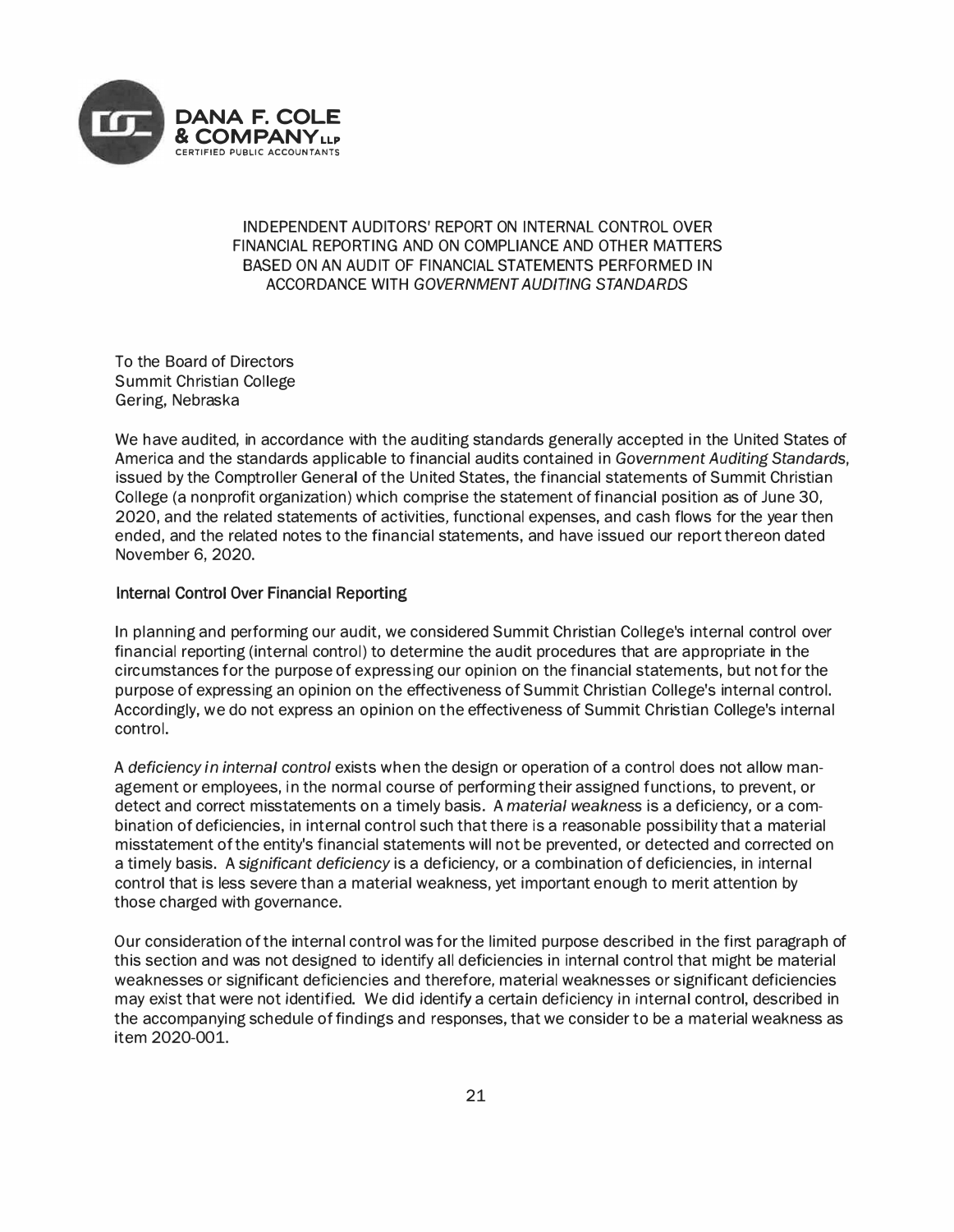## Compliance and Other Matters

As part of obtaining reasonable assurance about whether Summit Christian College's financial statements are free of material misstatement, we performed tests of its compliance with certain provisions of laws, regulations, contracts, and grant agreements, noncompliance with which could have a direct and material effect on the determination of financial statement amounts. However, providing an opinion on compliance with those provisions was not an objective of our audit, and accordingly, we do not express such an opinion. The results of our tests disclosed no instances of noncompliance or other matters that are required to be reported under Government Auditing Standards.

## College's Response to Findings

Summit Christian College's response to the findings identified in our audit is described in the accompanying schedu le of findings and responses. Summit Christian College's response was not subjected to the auditing procedures applied in the audit of the financial statements, and accordingly, we express no opinion on it.

## Purpose of this Report

The purpose of this report is solely to describe the scope of our testing of internal control and compliance and the results of that testing, a nd not to provide an opinion on the effectiveness of the entity's internal control or on compliance. This report is an integral part of an audit performed in accordance with Government Auditing Standards in considering the entity's internal control and compliance. Accordingly, this communication is not suitable for any other purpose.

Danafloberlampany, LLP

Scottsbluff, Nebraska November 6, 2020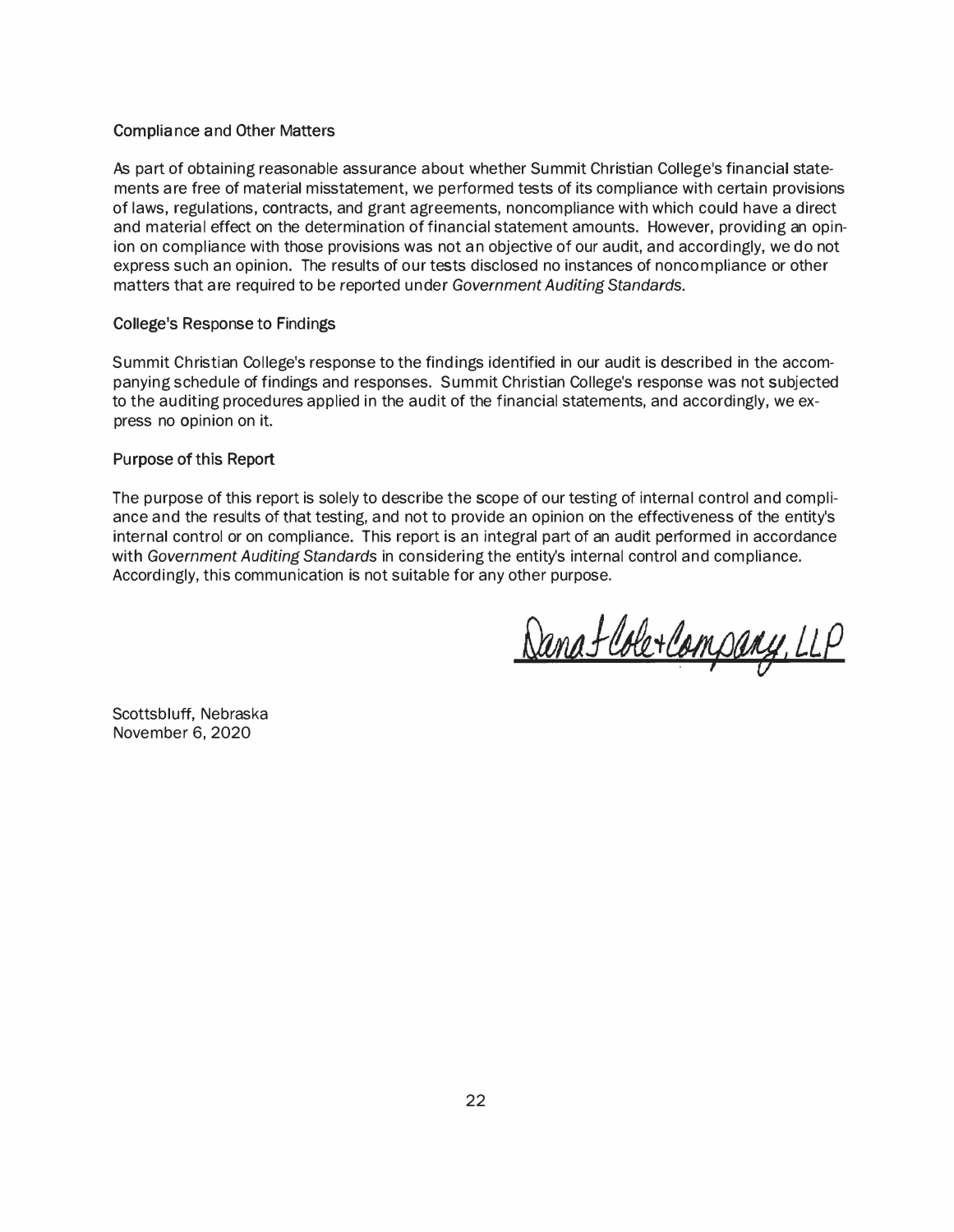## SUMMIT CHRISTIAN COLLEGE SCHEDULE OF FINDINGS AND RESPONSES YEAR ENDED JUNE 30, 2020

#### 2020-001 SEGREGATION OF DUTIES

#### Condition

The College has not employed an internal control system that sufficiently segregates accounting functions to a degree that reasona bly reduces the risk that fraud could occur and not be detected.

#### **Criteria**

An adequate internal control system design should be designed to adequately segregate responsibilities of performing control functions sufficient to prevent circumvention of those controls by any one individual.

#### Cause

The College does not employ a sufficient number of personnel to adequately segregate accounting functions.

#### Potential Effect

Internal controls may be circumvented to reduce the ability of those internal controls to detect fraud.

#### Recom mendation

We noted the College, during the year ended June 30, 2020, has implemented quarterly and annual oversight review processes and contracted professional services to conduct those services as measures to mitigate the effect of segregation of duties weakness. However, these procedures were not conducted for the entire year and details of documents examined, amounts reviewed, agreements made were not fully documented in a manner that can be reproduced, recalculated or remeasured. Additionally, communication of those procedures conducted and findings, if any, were not made in writing to management in retained independent of the accounting process.

Because of the incomplete implementation oversight and review process and the seriousness of this defect in the design of internal control, we believe this condition continues to exist at a level that does not yet sufficiently decrease the risk that fraud or errors could exist without reasonable detection.

We recommend the College continue efforts to provide independent review and verification of financial information on a regularly recurring basis, develop standards for the procedures to be completed, and obtain and retain details of documentation examined independent of those responsible for financial recording and reporting. Additionally, we recommend that management and the Board of Directors be continuously aware of this condition, perform independent review of high-risk transactions, implement alternative m itigating procedures when possible, and rigorously investigate unusual transactions when discovered.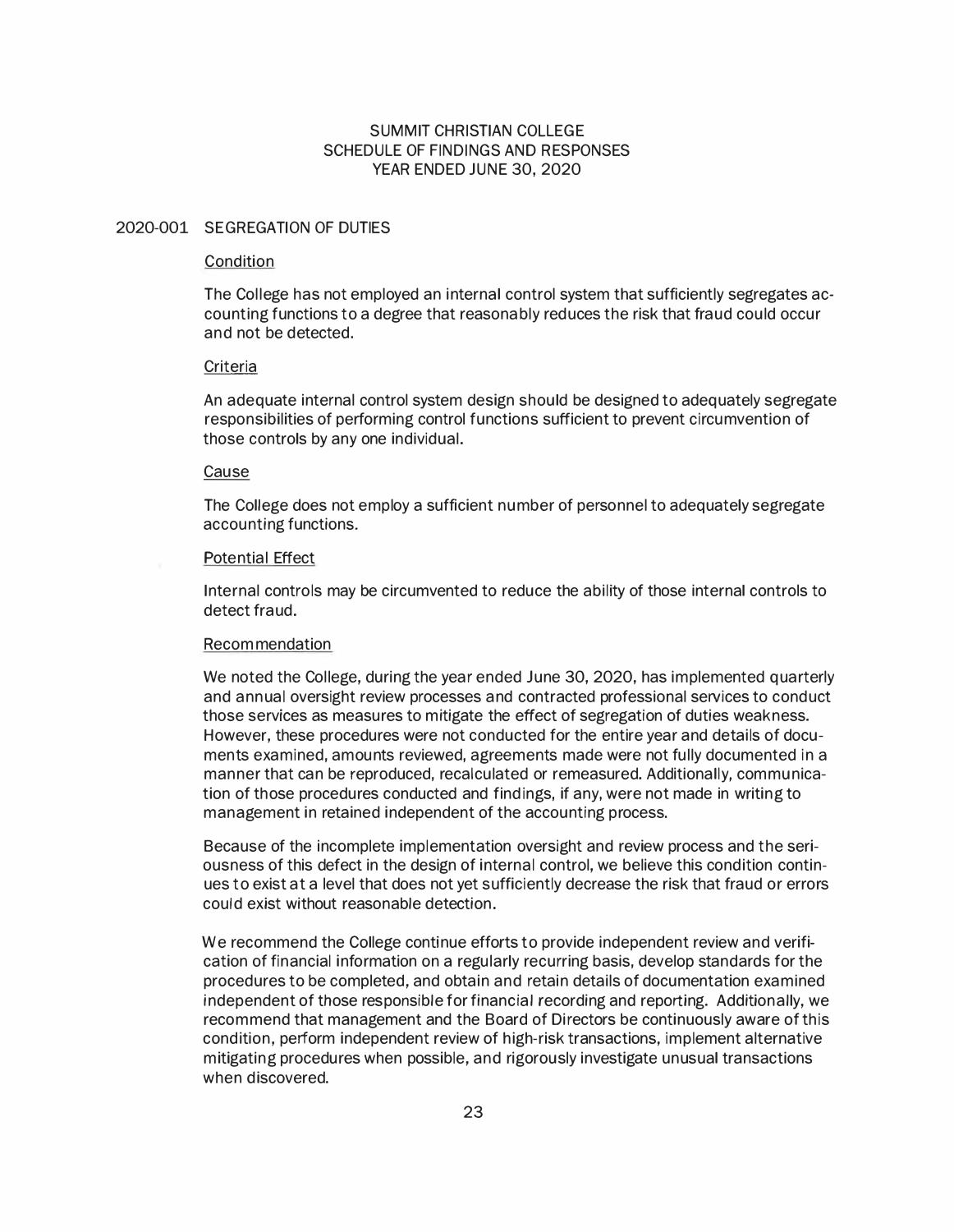## SUMMIT CHRISTIAN COLLEGE SCHEDULE OF FINDINGS AND RESPONSES YEAR ENDED JUNE 30, 2020

### 2020-001 SEGREGATION OF DUTIES (Continued)

#### College's Response

The College continually reviews internal controls over financial transactions and seeks professional advice to make improvements when feasible. College management understands the importance of segregation of accounting duties and will continue review and modify its oversight procedures for improvement and contin uance. Furthermore, the College implements other mitigating controls when possible, as well as investigating unusual transactions.